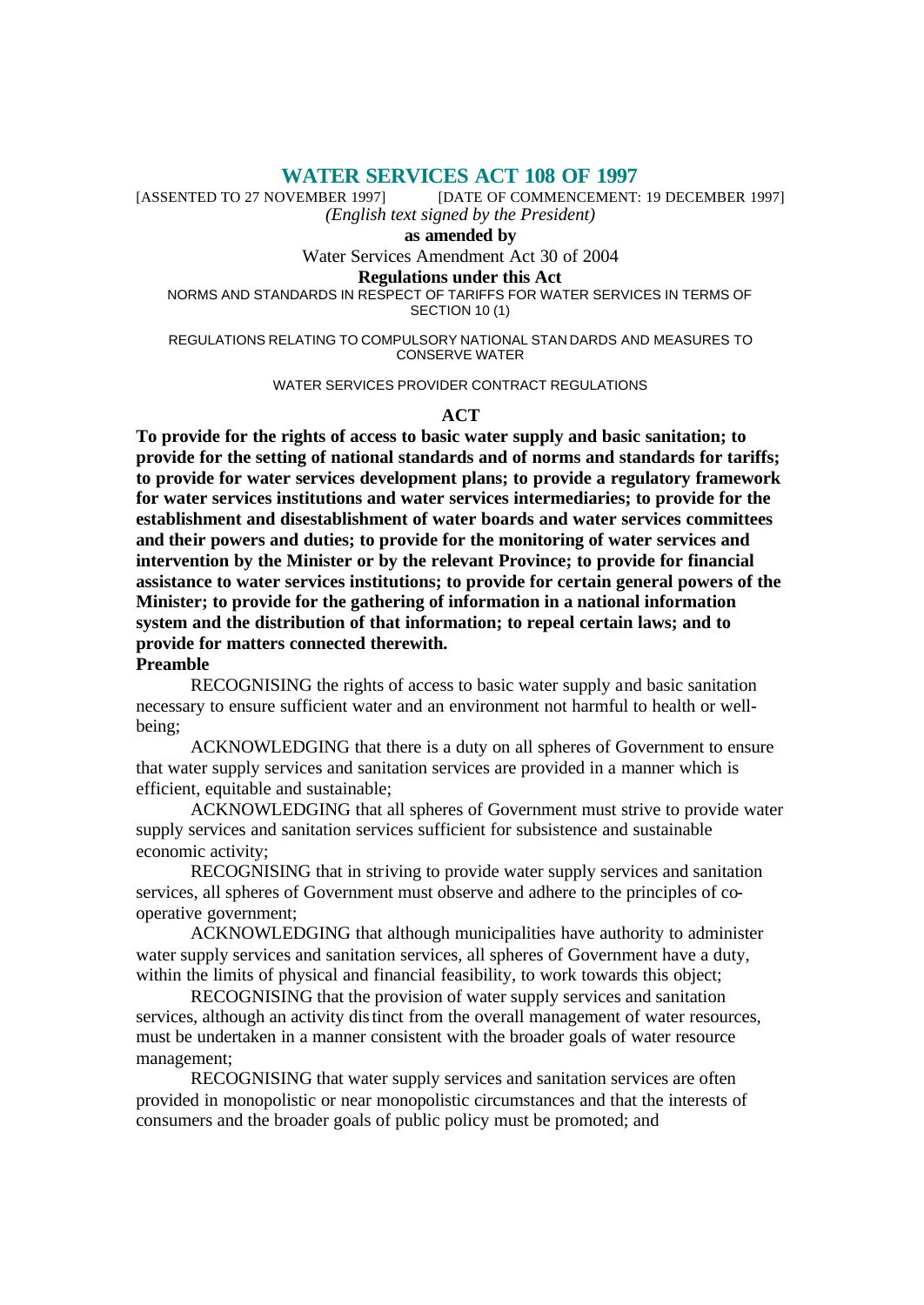CONFIRMING the National Government's role as custodian of the nation's water resources;

### BE IT ENACTED by the Parliament of the Republic of South Africa, as follows:-ARRANGEMENT OF SECTIONS CHAPTER I INTRODUCTORY PROVISIONS

#### *Section*

- 1 Definitions
- 2 Main objects of Act<br>3 Right of access to ba
- Right of access to basic water supply and basic sanitation
- 4 Conditions for provision of water services
- 5 Provision of basic water supply and basic sanitation to have preference
- 6 Access to water services through nominated water services provider
- 7 Industrial use of water
- 8 Approvals and appeal

# CHAPTER II

# STANDARDS AND TARIFFS

- 9 Standards
- 10 Norms and standards for tariffs

#### CHAPTER III

# WATER SERVICES AUTHORITIES

- 11 Duty to provide access to water services
- 12 Duty to prepare draft water services development plan
- 13 Contents of draft water services development plan
- 14 Draft water services development plan
- 15 Adoption of development plan
- 16 New development plan
- 17 Deviation from development plan
- 18 Reporting on implementation of development plan
- 19 Contracts and joint ventures with water services providers
- 20 Water services authority acting as water services provider
- 21 Bylaws

#### CHAPTER IV

#### WATER SERVICES PROVIDERS

- 22 Approval to operate as water services provider
- 23 Water services provider must give information

#### CHAPTER V

# WATER SERVICES INTERMEDIARIES

- 24 Registration of water services intermediaries
- 25 Duties of water services intermediaries
- 26 Default by water services intermediaries
- 27 Monitoring performance of water services providers and water services intermediaries

# CHAPTER VI

### WATER BOARDS

- 28 Establishment and disestablishment of water boards<br>29 Primary activity of water boards
- Primary activity of water boards
- 30 Other activities of water boards
- 31 Powers of water boards
- 32 Duties of water boards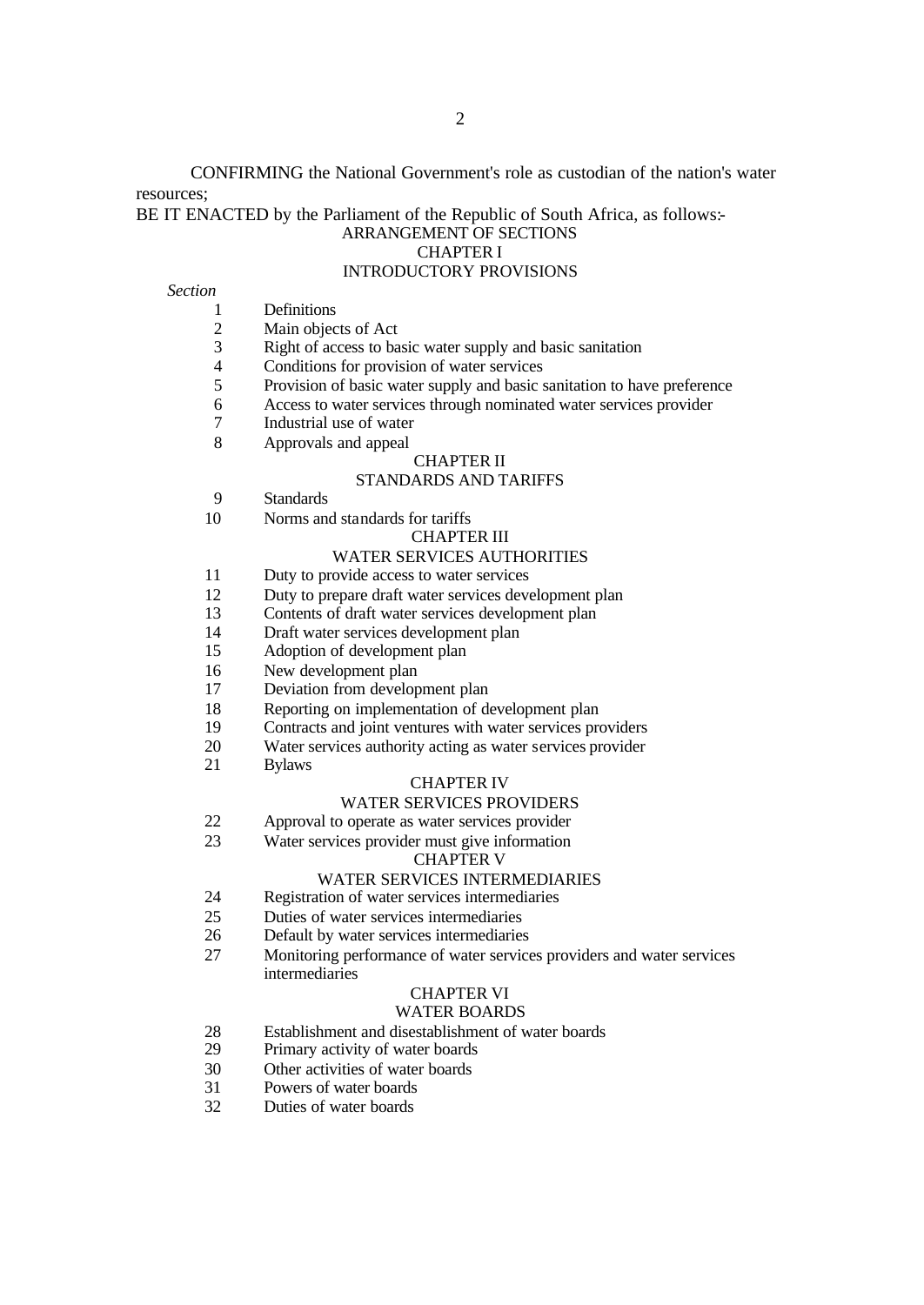- Conditions for provision of services
- Parameters for functions of water board
- Governance of water boards
- 36 Chief executive of water boards<br>37 Delegation of powers
- Delegation of powers
- Duties of water board and members
- Policy statement
- Business plan
- Directives to water boards
- Different activities to be managed as separate units
- Financial matters and accounts
- 44 Reporting<br>45 Investigati
- Investigation of affairs and financial position
- Assets and liabilities upon disestablishment
- Litigation against water board
- Formal irregularities
- Regulations
- Effect of inclusion of Chapter in Act

#### CHAPTER VII

# WATER SERVICES COMMITTEES

- Establishment and disestablishment of water services committees
- Function of water services committees
- 53 Powers of water services committees<br>54 Conditions for provision of services
- Conditions for provision of services
- 55 Governance of water services committees
- Duties of committee members
- Financial matters and accounts
- Formal irregularities
- Provision of information
- Assets and liabilities upon disestablishment
- Regulations

#### CHAPTER VIII

#### MONITORING AND INTERVENTION

- Monitoring of water services institutions
- Intervention

#### CHAPTER IX

### FINANCIAL ASSISTANCE TO WATER SERVICES INSTITUTIONS

- Powers of Minister
- Applications for financial assistance
- Regulations on financial assistance

#### CHAPTER X

#### NATIONAL INFORMATION SYSTEM

- Establishment of national information system
- Purpose of national information system
- Provision of information
- Funding of national information system

#### CHAPTER XI

#### GENERAL POWERS AND DUTIES OF MINISTER

- Procedure for making regulations
- Consultation by Minister
- General powers of Minister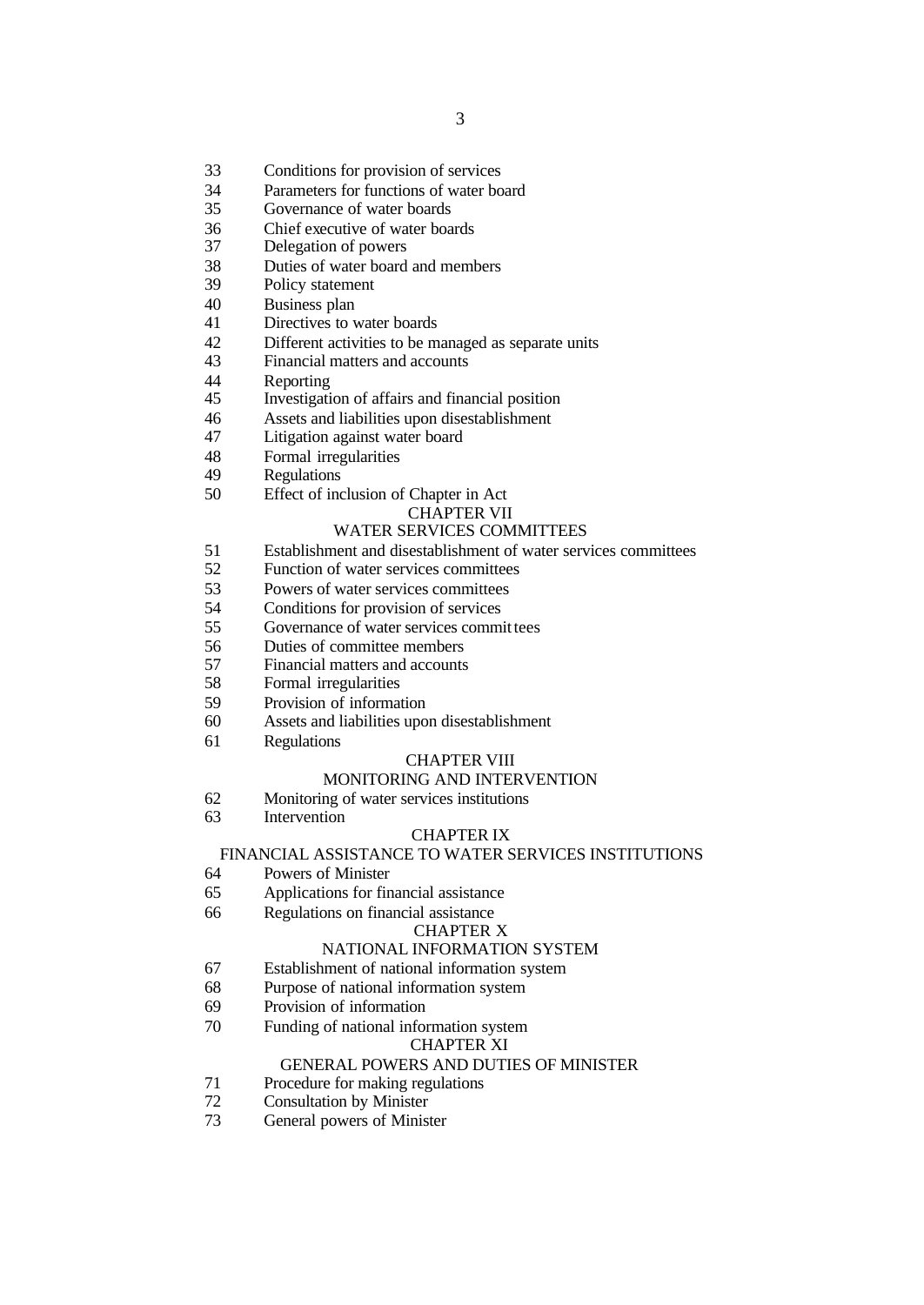- 74 Delegation of powers
- 75 Scrutinising of draft regulations
- 76 Advisory committees

### CHAPTER XII

# GENERAL PROVISIONS

- 77 Transferability of servitudes
- 78 Compliance with other laws
- 79 Ownership of water services works
- 80 Entry and inspection of property
- 81 Expropriation
- 82 Offences
- 83 State bound by Act
- 84 Repeal of laws, and savings
- 85 Short title

### **CHAPTER I**

# **INTRODUCTORY PROVISIONS (ss 1-8)**

# **1 Definitions**

In this Act, unless the context shows that another meaning is intended- **'approve'** means approve in writing, and **'approval'** has a corresponding

meaning;

**'basic sanitation'** means the prescribed minimum standard of services necessary for the safe, hygienic and adequate collection, removal, disposal or purification of human excreta, domestic waste-water and sewage from households, including informal households;

**'basic water supply'** means the prescribed minimum standard of water supply services necessary for the reliable supply of a sufficient quantity and quality of water to households, including informal households, to support life and personal hygiene;

**'consumer'** means any end user who receives water services from a water services institution, including an end user in an informal settlement;

**'consumer installation'** means a pipeline, fitting or apparatus installed or used by a consumer to gain access to water services and includes a meter attached to such pipeline, fitting or apparatus;

**'development plan'** means a water services development plan adopted in terms of this Act;

**'disposal of industrial effluent'** means the collection, removal, disposal or treatment of effluent emanating from industrial use of water;

**'emergency situation'** means any situation declared as such in terms of a law and which is likely to cause injury or loss of life;

**'industrial use'** means the use of water for mining, manufacturing, generating electricity, land-based transport, construction or any related purpose;

**'Minister'** means the Minister of Water Affairs and Forestry;

**'organisation representing municipalities'** means an organisation recognised under a law contemplated in section 163 of the Constitution as representing municipalities, or in the absence of such a law, any organisation or organisations considered by the Minister after consultation with the Minister for Provincial Affairs and Constitutional Development as representing municipalities, and includes an organisation representing district or rural counc ils as defined in the Local Government Transition Act, 1993 (Act 209 of 1993);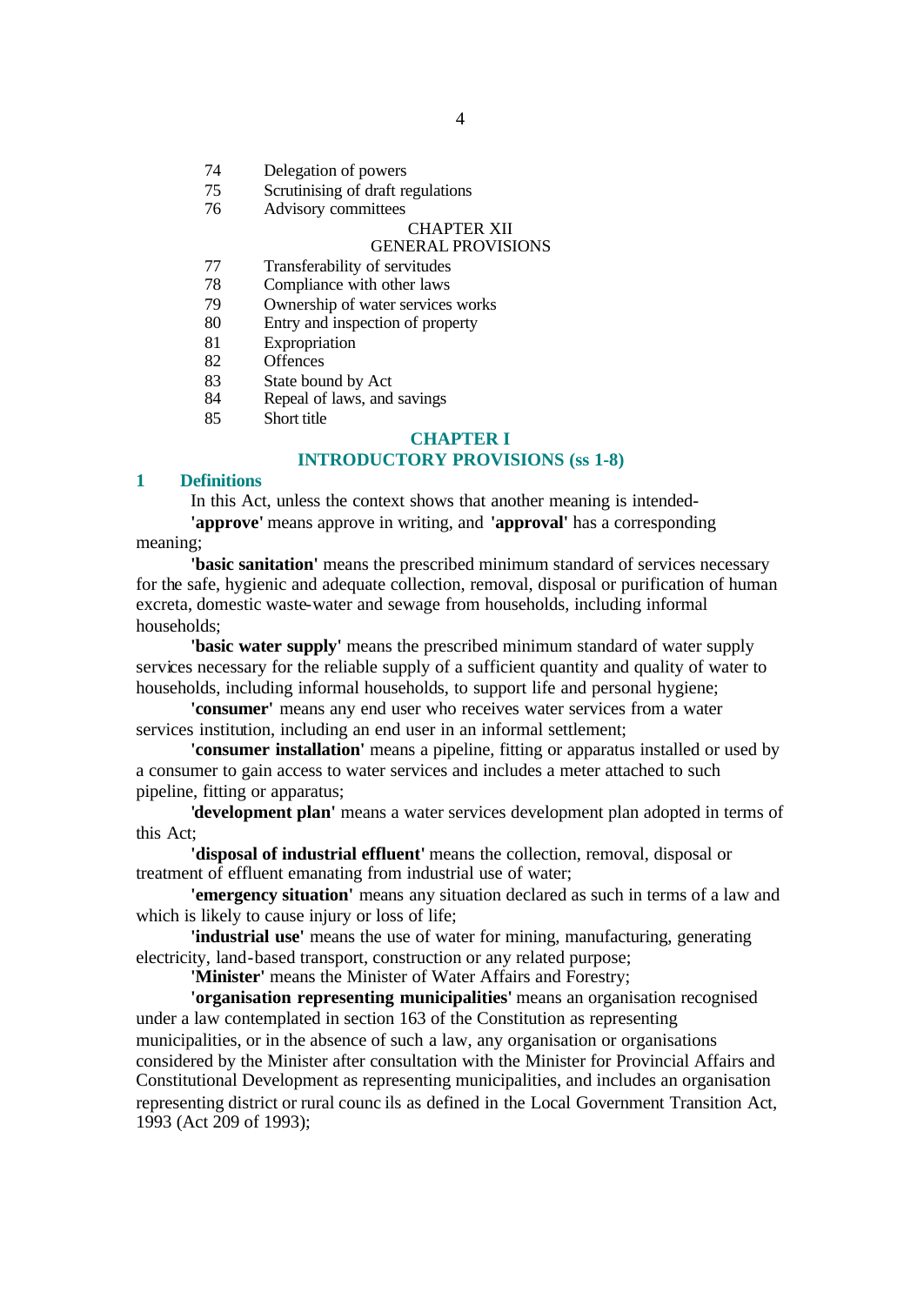**'person'** includes a water services institution;

**'prescribe'** means prescribe by regulation;

**'Province'** means the Member of the Executive Council responsible for local government in the Province concerned;

**'regulation'** means a regulation made under this Act;

**'sanitation services'** means the collection, removal, disposal or purification of human excreta, domestic waste-water, sewage and effluent resulting from the use of water for commercial purposes;

**'this Act'** includes the regulations;

**'Water board'** means an organ of state established or regarded as having been established in terms of this Act to perform, as its primary activity, a public function;

**'water services'** means water supply services and sanitation services;

**'water services authority'** means any municipality, including a district or rural council as defined in the Local Government Transition Act, 1993 (Act 209 of 1993), responsible for ensuring access to water services;

**'water services institution'** means a water services authority, a water services provider, a water board and a water services committee;

**'water services intermediary'** means any person who is obliged to provide water services to another in terms of a contract where the obligation to provide water services is incidental to the main object of that contract;

**'water services provider'** means any person who provides water services to consumers or to another water services institution, but does not include a water services intermediary;

**'water services work'** means a reservoir, dam, well, pumphouse, borehole, pumping installation, purification work, sewage treatment plant, access road, electricity transmission line, pipeline, meter, fitting or apparatus built, installed or used by a water services institution-

- (i) to provide water services;
- (ii) to provide water for industrial use; or
- (iii) to dispose of industrial effluent;

**'water supply services'** means the abstraction, conveyance, treatment and distribution of potable water, water intended to be converted to potable water or water for commercial use but not water for industrial use.

### **2 Main objects of Act**

The main objects of this Act are to provide for-

- *(a)* the right of access to basic water supply and the right to basic sanitation necessary to secure sufficient water and an environment not harmful to human health or well-being;
- *(b)* the setting of national standards and norms and standards for tariffs in respect of water services;
- *(c)* the preparation and adoption of water services development plans by water services authorities;
- *(d)* a regulatory framework for water services institutions and water services intermediaries;
- *(e)* the establishment and disestablishment of water boards and water services committees and their duties and powers;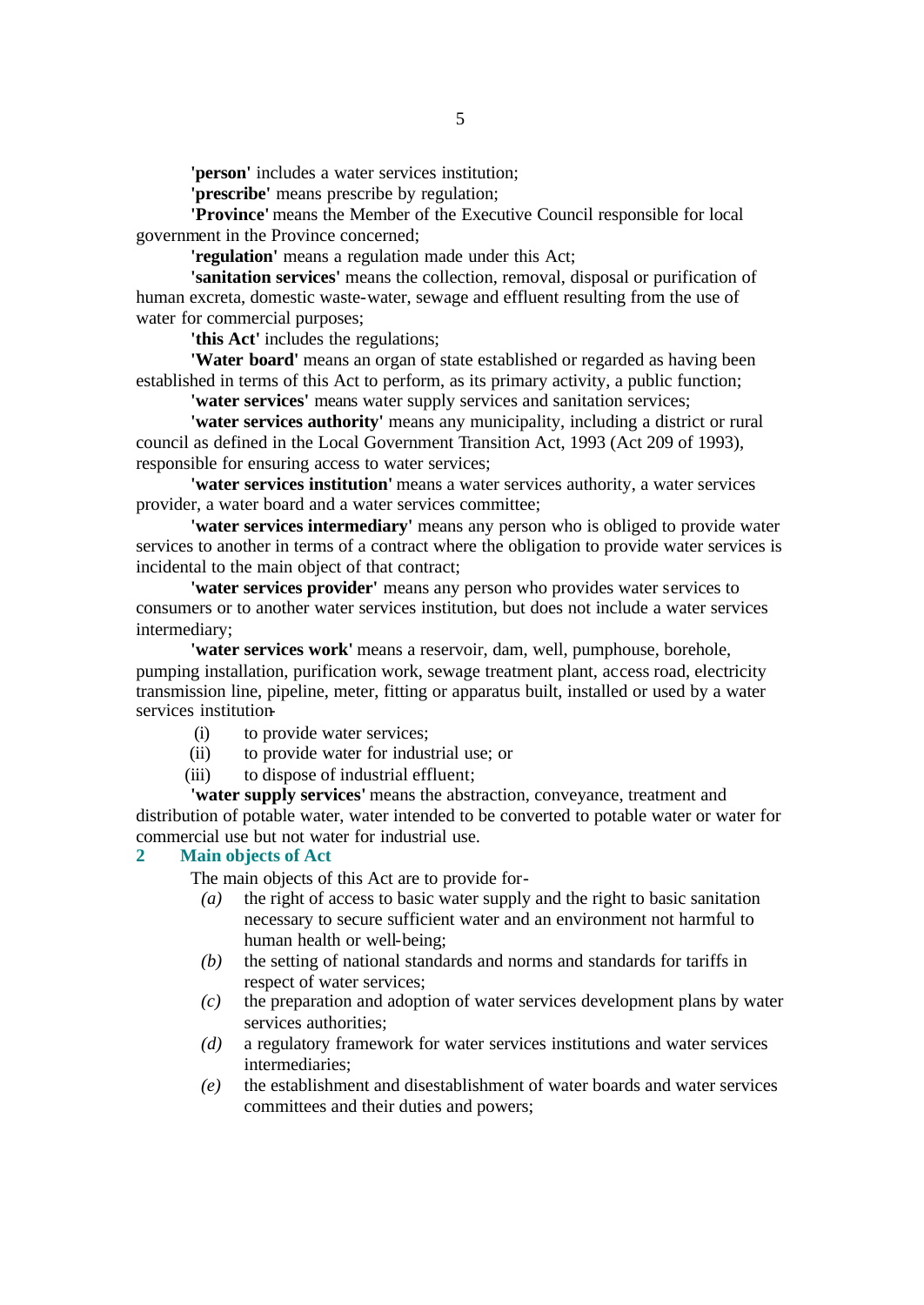- *(f)* the monitoring of water services and intervention by the Minister or by the relevant Province;
- *(g)* financial assistance to water services institutions;
- *(h)* the gathering of information in a national information system and the distribution of that information;
- *(i)* the accountability of water services providers; and
- *(j)* the promotion of effective water resource management and conservation.

# **3 Right of access to basic water supply and basic sanitation**

(1) Everyone has a right of access to basic water supply and basic sanitation.

(2) Every water services institution must take reasonable measures to realise these rights.

(3) Every water services authority must, in its water services development plan, provide for measures to realise these rights.

(4) The rights mentioned in this section are subject to the limitations contained in this Act.

# **4 Conditions for provision of water services**

(1) Water services must be provided in terms of conditions set by the water services provider.

(2) These conditions must-

- *(a)* be accessible to the public;
- *(b)* accord with conditions for the provision of water services contained in bylaws made by the water services authority having jurisdiction in the area in question; and
- *(c)* provide for-
	- (i) the technical conditions of existing or proposed extensions of supply;
	- (ii) the determination and structure of tariffs;
	- (iii) the conditions for payment;
	- (iv) the circumstances under which water services may be limited or discontinued;
		- (v) procedures for limiting or discontinuing water services; and
		- (vi) measures to promote water conservation and demand

# management.

(3) Procedures for the limitation or discontinuation of water services must-

- *(a)* be fair and equitable;
- *(b)* provide for reasonable notice of intention to limit or discontinue water services and for an opportunity to make representations, unless-
	- (i) other consumers would be prejudiced;
	- (ii) there is an emergency situation; or
	- (iii) the consumer has interfered with a limited or discontinued service; and
- *(c)* not result in a person being denied access to basic water services for nonpayment, where that person proves, to the satisfaction of the relevant water services authority, that he or she is unable to pay for basic services.

(4) Every person who uses water services provided by a water services provider does so subject to any applicable condition set by that water services provider.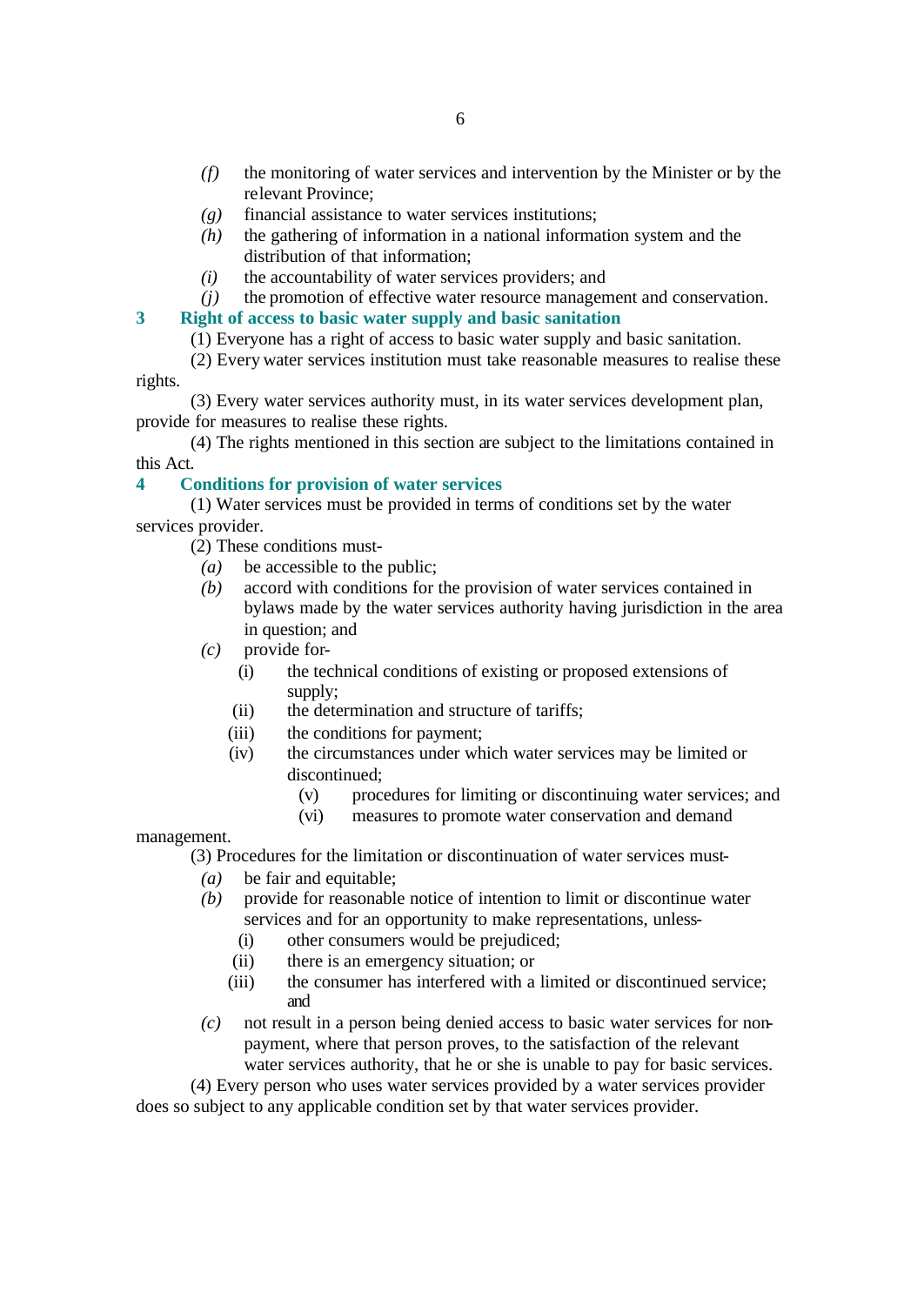(5) Where one water services institution provides water services to another water services institution, it may not limit or discontinue those services for reasons of nonpayment, unless it has given at least 30 days' notice in writing of its intention to limit water services or 60 days' notice in writing of its intention to discontinue those water services to-

- *(a)* the other water services institution;
- *(b)* the relevant Province; and
- *(c)* the Minister.

# **5 Provision of basic water supply and basic sanitation to have preference**

If the water services provided by a water services institution are unable to meet the requirements of all its existing consumers, it must give preference to the provision of basic water supply and basic sanitation to them.

# **6 Access to water services through nominated water services provider**

(1) Subject to subsection (2), no person may use water services from a source other than a water services provider nominated by the water services authority having jurisdiction in the area in question, without the approval of that water services authority.

(2) A person who, at the commencement of this Act, was using water services from a source other than one nominated by the relevant water services authority, may continue to do so-

- *(a)* for a period of 60 days after the relevant water services authority has requested the person to apply for approval; and
- *(b)* if the person complies with a request in terms of paragraph *(a)* within the 60 day period, until-
	- (i) the application for approval is granted, after which the conditions of the approval will apply; or
	- (ii) the expiry of a reasonable period determined by the water services authority, if the application for approval is refused.

# **7 Industrial use of water**

(1) Subject to subsection (3), no person may obtain water for industrial use from any source other than the distribution system of a water services provider nominated by the water services authority having jurisdiction in the area in question, without the approval of that water services authority.

(2) Subject to subsection (3), no person may dispose of industrial effluent in any manner other than that approved by the water services provider nominated by the water services authority having jurisdiction in the area in question.

(3) A person who, at the commencement of this Act, obtains water for industrial use or disposes of industrial effluent from a source or in a manner requiring the approval of a water services authority under subsection (1) or (2), may continue to do so-

- *(a)* for a period of 60 days after the relevant water services authority has requested the person to apply for approval; and
- *(b)* if the person complies with a request in terms of paragraph *(a)* within the 60 day period, until-
	- (i) the application for approval is granted, after which the conditions of the approval will apply; or
	- (ii) the expiry of a reasonable period determined by the water services authority, if the application for approval is refused.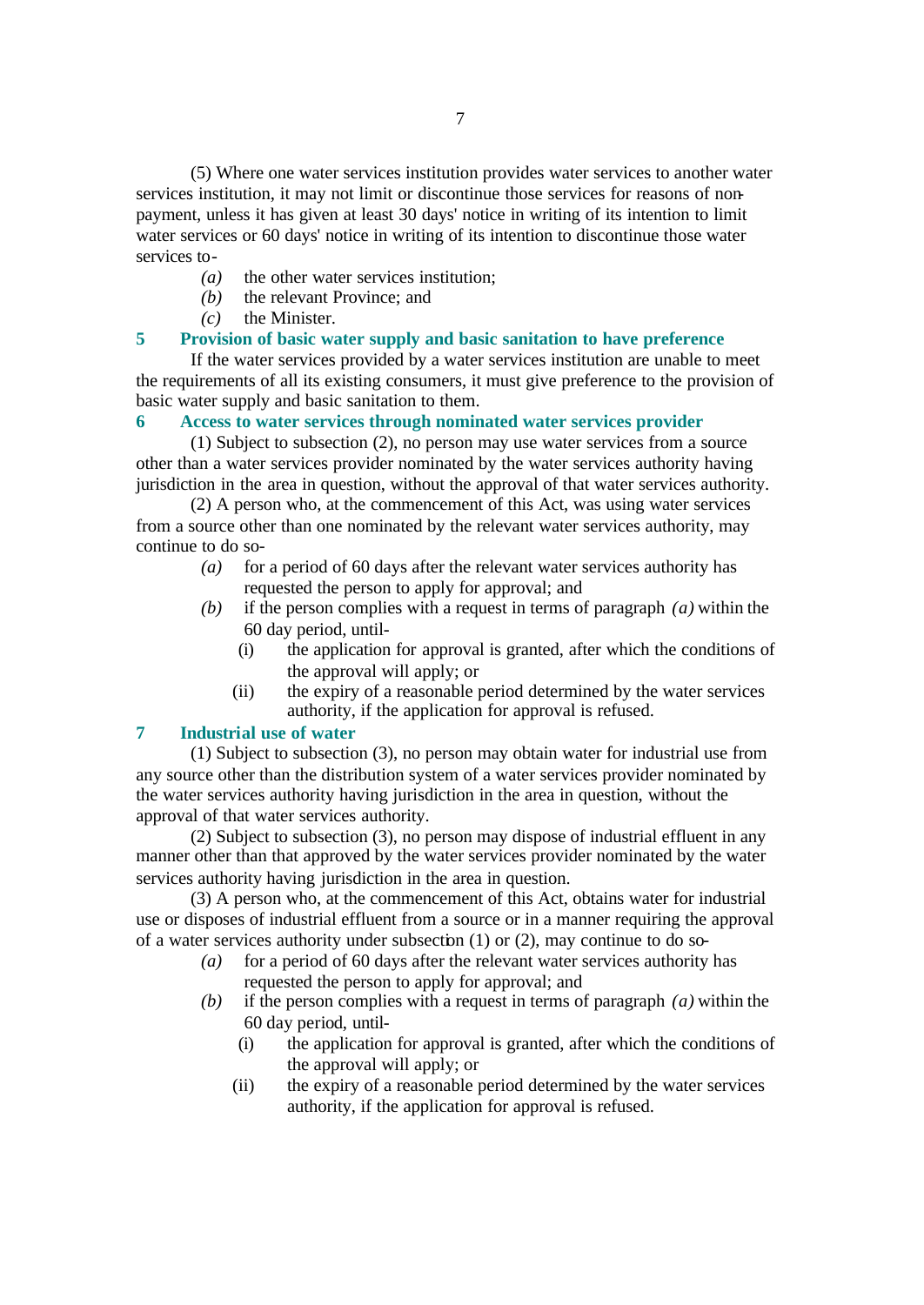(4) No approval given by a water services authority under this section relieves anyone from complying with any other law relating to-

- *(a)* the use and conservation of water and water resources; or
- *(b)* the disposal of effluent.

# **8 Approvals and appeal**

(1) A water services authority whose approval is required in terms of section 6 or 7-

- *(a)* may not unreasonably withhold the approval; and
- *(b)* may give the approval subject to reasonable conditions.

(2) A water services authority may require a person seeking approval to provide water services to others on reasonable terms, including terms relating to-

- *(a)* payment for the services; and
- *(b)* compensation for the cost of reticulation and any other costs incurred in providing the water service.

(3) In determining what is reasonable under subsections (1) *(a)*, (1) *(b)* and (2), a water services authority-

*(a)* must consider the following factors, to the extent that the water services authority considers them to be relevant:

- (i) The cost of providing;
- (ii) the practicability of providing;
- (iii) the quality of;
- (iv) the reliability of;
- (v) the financial, technological and managerial advisability of providing;
- (vi) the economic and financial efficiency of; and
- (vii) the socio-economic and conservation benefits that may be achieved by providing,
- the water services in question; and
- *(b)* may consider any other relevant factor.

(4) A person who has made an application in terms of section 6 or 7 may appeal to the Minister against any decision, including any condition imposed, by that water services authority in respect of the application.

(5) An appellant, under subsection (4), must note an appeal by lodging a written notice of appeal with-

- *(a)* the Minister; and
- *(b)* the person against whose decision the appeal is made,

within 21 days of the appellant becoming aware of the decision.

(6) A person who has made an application in terms of section 6 or 7 may appeal to the Minister if the water services authority in question fails to take a decision on the application within a reasonable time.

(7) An appeal under subsection (6)-

- *(a)* must be conducted as if the application had been refused; and
- *(b)* must be noted by lodging a written notice of appeal with the Minister and the water services authority in question.

(8) A relevant Province may intervene as a party in an appeal under subsection (4) or (6).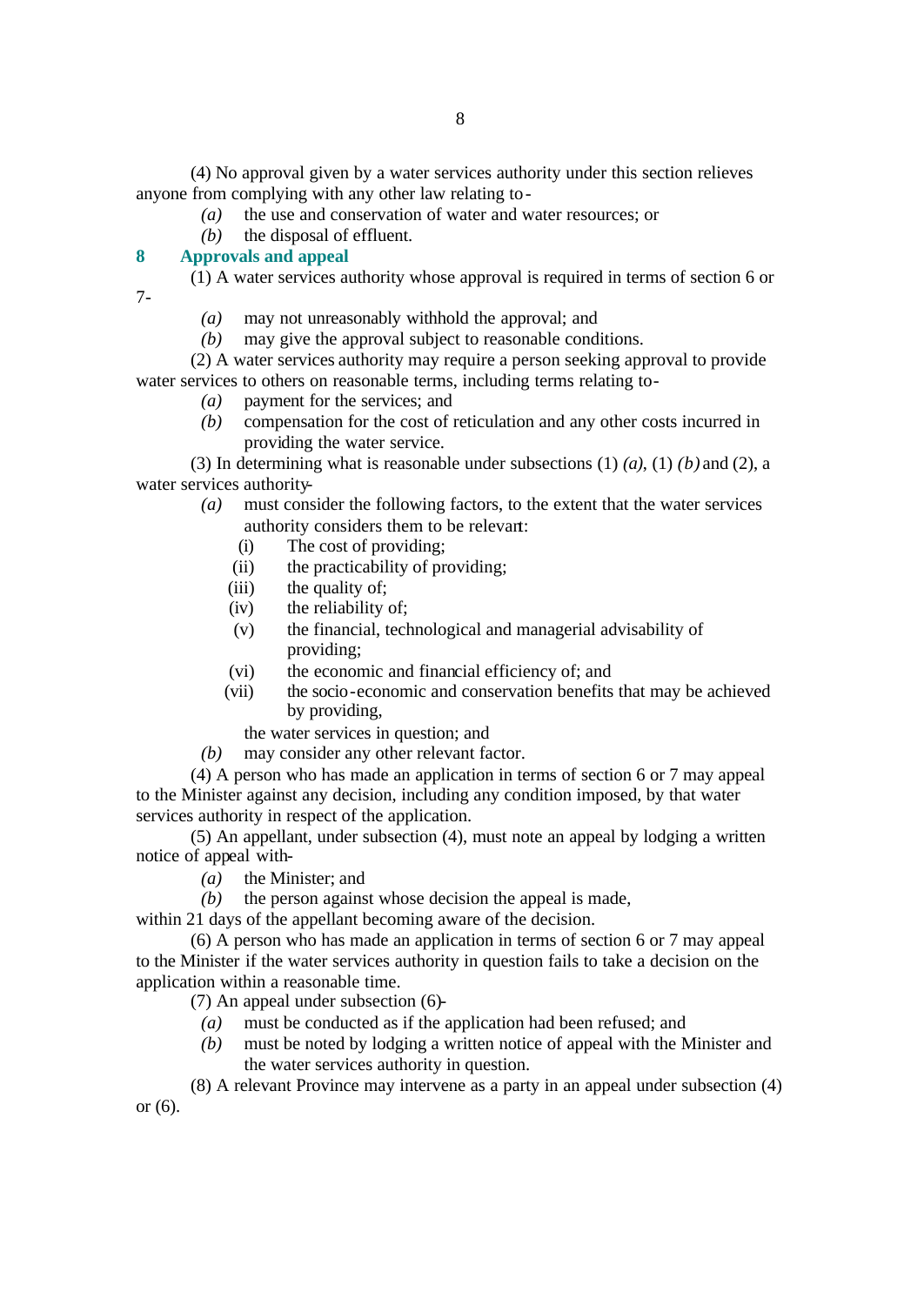(9) The Minister may on appeal confirm, vary or overturn any decision of the water services authority concerned.

(10) The Minister may prescribe the procedure for conducting an appeal under this section.

# **CHAPTER II**

# **STANDARDS AND TARIFFS (ss 9-10)**

# **9 Standards**

(1) The Minister may, from time to time, prescribe compulsory national standards relating to-

- *(a)* the provision of water services;
- *(b)* the quality of water taken from or discharged into any water services or water resource system:
- *(c)* the effective and sustainable use of water resources for water services;
- *(d)* the nature, operation, sustainability, operational efficiency and economic viability of water services;
- *(e)* requirements for persons who install and operate water services works; and
- *(f)* the construction and functioning of water services works and consumer installations.

# (2) The standards prescribed under subsection (1) may differentiate between-

- *(a)* different users of water services; and
- *(b)* different geographic areas, taking into account, among other factors, the socio-economic and physical attributes of each area.

(3) In prescribing standards under subsection (1), the Minister must consider-

- *(a)* the need for everyone to have a reasonable quality of life;
- *(b)* the need for equitable access to water services;
- *(c)* the operational efficiency and economic viability of water services;
- *(d)* any norms and standards for applicable tariffs for water services;
- *(e)* any other laws or any standards set by other governmental authorities;
- *(f)* any guidelines recommended by official standard-setting institutions;
- *(g)* any impact which the water services might have on the environment; and
- *(h)* the obligations of the National Government as custodian of water resources.

(4) Every water services institution must comply with the standards prescribed under subsection (1).

# **10 Norms and standards for tariffs**

(1) The Minister may, with the concurrence of the Minister of Finance, from time to time prescribe norms and standards in respect of tariffs for water services.

(2) These norms and standards may-

- *(a)* differentiate on an equitable basis between-
	- (i) different users of water services;
	- (ii) different types of water services; and
	- (iii) different geographic areas, taking into account, among other factors, the socio-economic and physical attributes of each area;
- *(b)* place limitations on surplus or profit;
- *(c)* place limitations on the use of income generated by the recovery of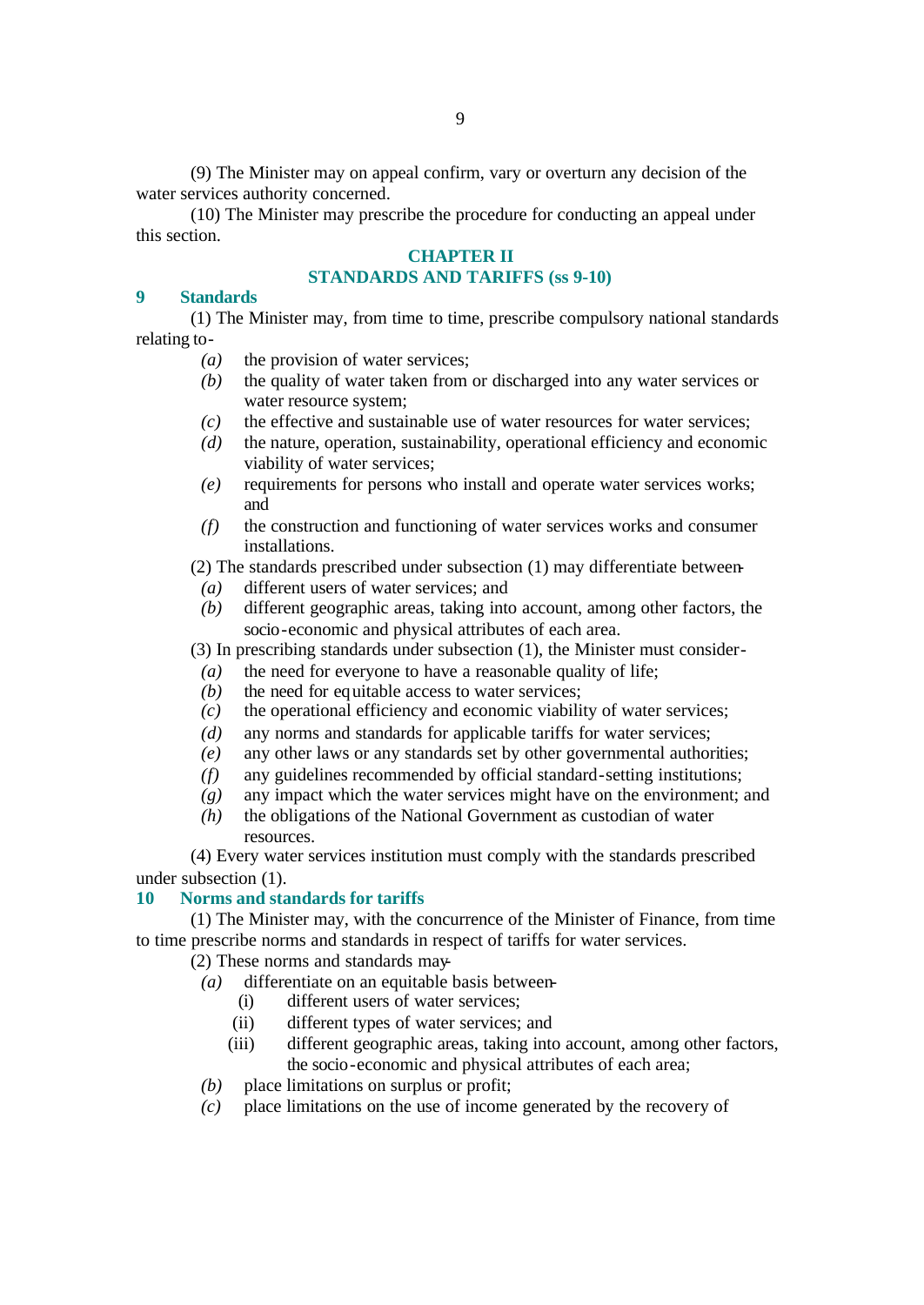charges; and

*(d)* provide for tariffs to be used to promote or achieve water conservation.

(3) In prescribing the norms and standards, the Minister must consider, among other factors-

- *(a)* any national standards prescribed by him or her;
- *(b)* social equity;
- *(c)* the financial sustainability of the water services in the geographic area in question;
- *(d)* the recovery of costs reasonably associated with providing the water services;
- *(e)* the redemption period of any loans for the provision of water services;
- *(f)* the need for a return on capital invested for the provision of water services; and
- *(g)* the need to provide for drought and excess water availability.

(4) No water services institution may use a tariff which is substantially different from any prescribed norms and standards.

### **CHAPTER III**

### **WATER SERVICES AUTHORITIES (ss 11-21)**

### **11 Duty to provide access to water services**

(1) Every water services authority has a duty to all consumers or potential consumers in its area of jurisdiction to progressively ensure efficient, affordable, economical and sustainable access to water services.

(2) This duty is subject to-

- *(a)* the availability of resources;
- *(b)* the need for an equitable allocation of resources to all consumers and potential consumers within the authority's area of jurisdiction;
- *(c)* the need to regulate access to water services in an equitable way;
- *(d)* the duty of consumers to pay reasonable charges, which must be in accordance with any prescribed norms and standards for tariffs for water services:
- *(e)* the duty to conserve water resources;
- *(f)* the nature, topography, zoning and situation of the land in question; and
- *(g)* the right of the relevant water services authority to limit or discontinue the provision of water services if there is a failure to comply with reasonable conditions set for the provision of such services.

(3) In ensuring access to water services, a water services authority must take into account, among other factors-

- *(a)* alternative ways of providing access to water services;
- *(b)* the need for regional efficiency:
- *(c)* the need to achieve benefit of scale;
- *(d)* the need for low costs;
- *(e)* the requirements of equity; and
- *(f)* the availability of resources from neighbouring water services authorities.

(4) A water services authority may not unreasonably refuse or fail to give access to water services to a consumer or potential consumer in its area of jurisdiction.

(5) In emergency situations a water services authority must take reasonable steps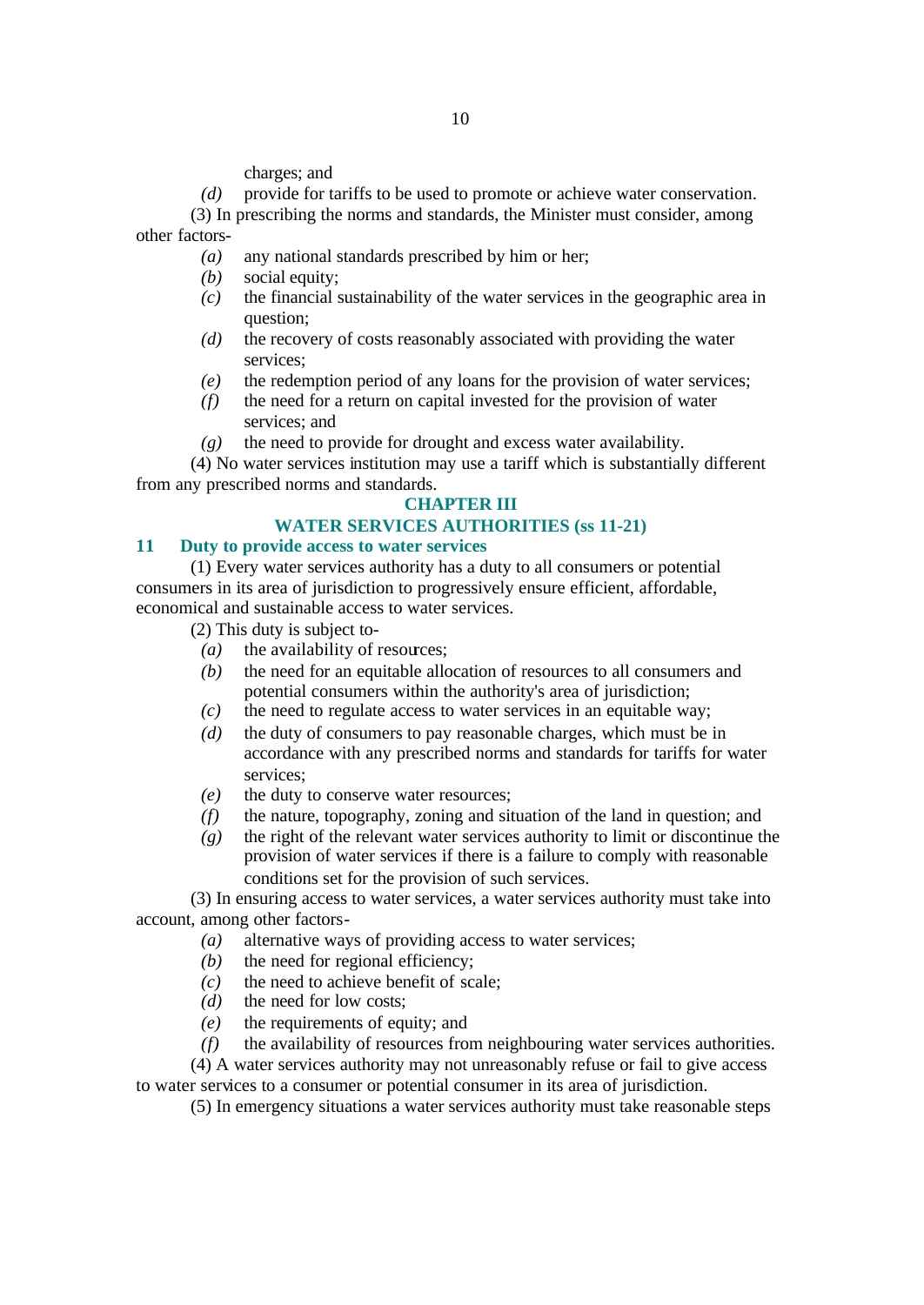to provide basic water supply and basic sanitation services to any person within its area of jurisdiction and may do so at the cost of that authority.

(6) A water services authority may impose reasonable limitations on the use of water services.

### **12 Duty to prepare draft water services development plan**

(1) Every water services authority must, within one year after the commencement of this Act-

- *(a)* as part of the process of preparing any integrated development plan in terms of the Local Government Transition Act, 1993 (Act 209 of 1993); or
- *(b)* separately, if no process contemplated in paragraph *(a)* has been initiated, prepare-
	- (i) a draft water services development plan for its area of jurisdiction; and
	- (ii) a summary of that plan.

(2) The Minister may extend the one -year period in respect of a water services authority in consultation with the Minister for Provincial Affairs and Constitutional Development and the relevant Province.

### **13 Contents of draft water services development plan**

Every draft water services development plan must contain details-

- *(a)* of the physical attributes of the area to which it applies;
- *(b)* of the size and distribution of the population within that area;
- *(c)* of a time frame for the plan, including the implementation programme for the following five years;
- *(d)* of existing water services;
- *(e)* of existing industrial water use within the area of jurisdiction of the relevant water services authority;
- *(f)* of existing industrial effluent disposed of within the area of jurisdiction of the relevant water services authority;
- *(g)* of the number and location of persons within the area who are not being provided with a basic water supply and basic sanitation;
- *(h)* regarding the future provision of water services and water for industrial use and the future disposal of industrial effluent, including-
	- (i) the water services providers which will provide those water services;
	- (ii) the contracts and proposed contracts with those water services providers;
	- (iii) the proposed infrastructure necessary;
	- (iv) the water sources to be used and the quantity of water to be obtained from and discharged into each source;
	- (v) the estimated capital and operating costs of those water services and the financial arrangements for funding those water services, including the tariff structures;
	- (vi) any water services institution that will assist the water services authority;
	- (vii) the operation, maintenance, repair and replacement of existing and future infrastructure;
- *(i)* of the number and location of persons to whom water services cannot be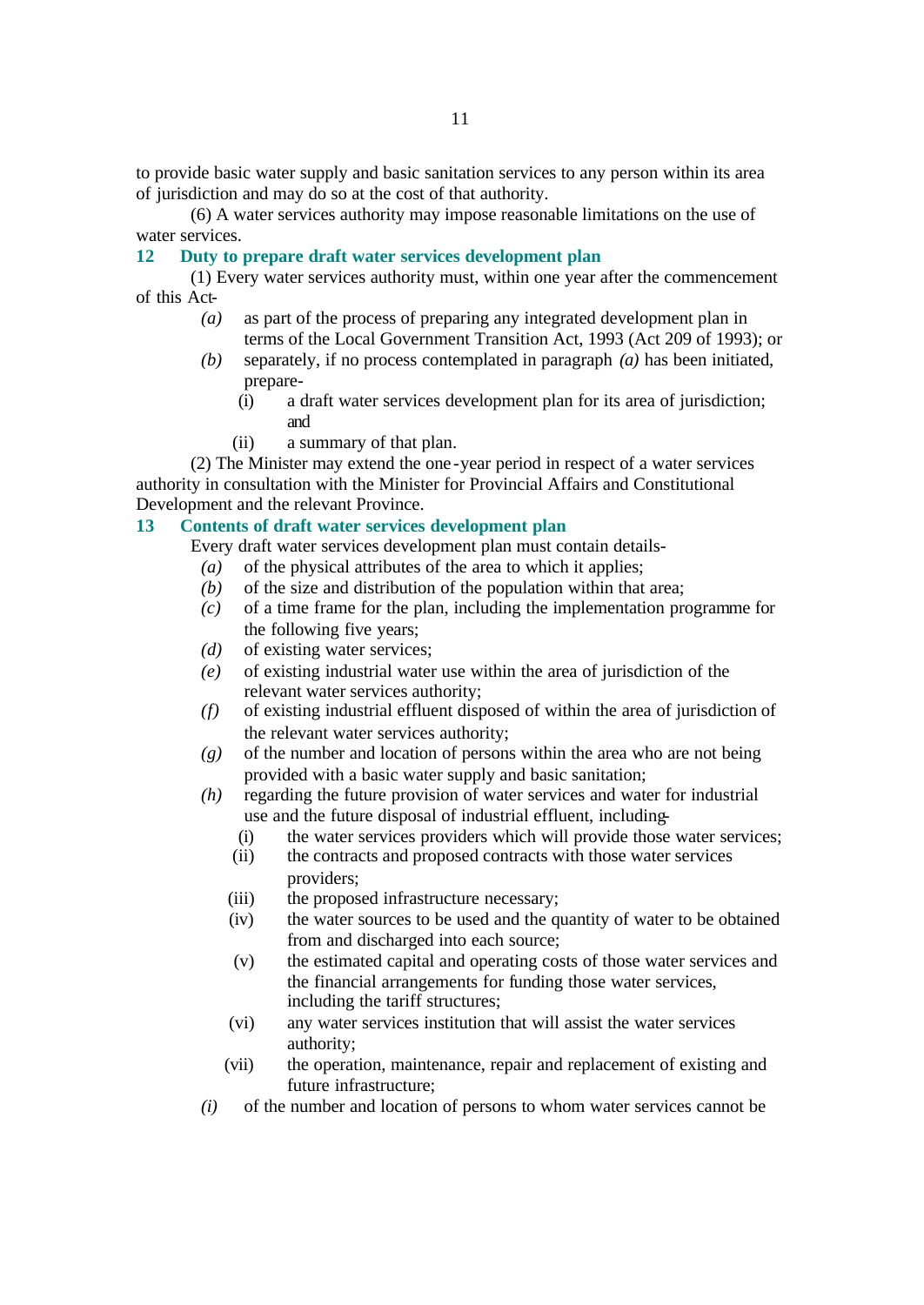provided within the next five years, setting out-

- (i) the reasons therefor; and
- (ii) the time frame within which it may reasonably be expected that a basic water supply and basic sanitation will be provided to those persons; and
- *(j)* of existing and proposed water conservation, recycling and environmental protection measures.

# **14 Draft water services development plan**

(1) A water services authority must-

- *(a)* take reasonable steps to bring its draft water services development plan to the notice of its consumers, potential consumers, industrial users and water services institutions within its area of jurisdiction;
- *(b)* invite public comment thereon to be submitted within a reasonable time; and
- *(c)* send copies of the draft water services development plan to the Minister, the relevant Province and all neighbouring water services authorities.

(2) A copy of the draft water services development plan, a copy of its summary, all written comments and a report on all comments, other than written comments, must be-

- *(a)* available for inspection at the offices of the water services authority; and
- *(b)* obtainable against payment of a nominal fee.

# **15 Adoption of development plan**

(1) A water services authority must consider all comments received by it before adopting a development plan.

(2) A water services authority must, on request, report on the extent to which a specific comment has been taken into account or, if a comment was not taken into account, provide reasons therefor.

(3) A water services authority must supply a copy of every development plan to the Minister, the Minister for Provincial Affairs and Constitutional Development, the relevant Province and all neighbouring water services authorities.

(4) A copy of the development plan-

- *(a)* must be available for inspection at the offices of the water services authority; and
- *(b)* must be obtainable against payment of a nominal fee.

(5) A water services development plan must form part of any integrated development plan contemplated in the Local Government Transition Act, 1993 (Act 209 of 1993).

### **16 New development plan**

A water services authority must prepare and adopt a new development plan at intervals determined by the Minister in consultation with the Minister for Provincial Affairs and Constitutional Development, in accordance with the procedure set out in sections 12 to 15.

# **17 Deviation from development plan**

No substantial deviation from a development plan is valid unless it is embodied in a new development plan adopted in accordance with the procedure set out in sections 12 to 16.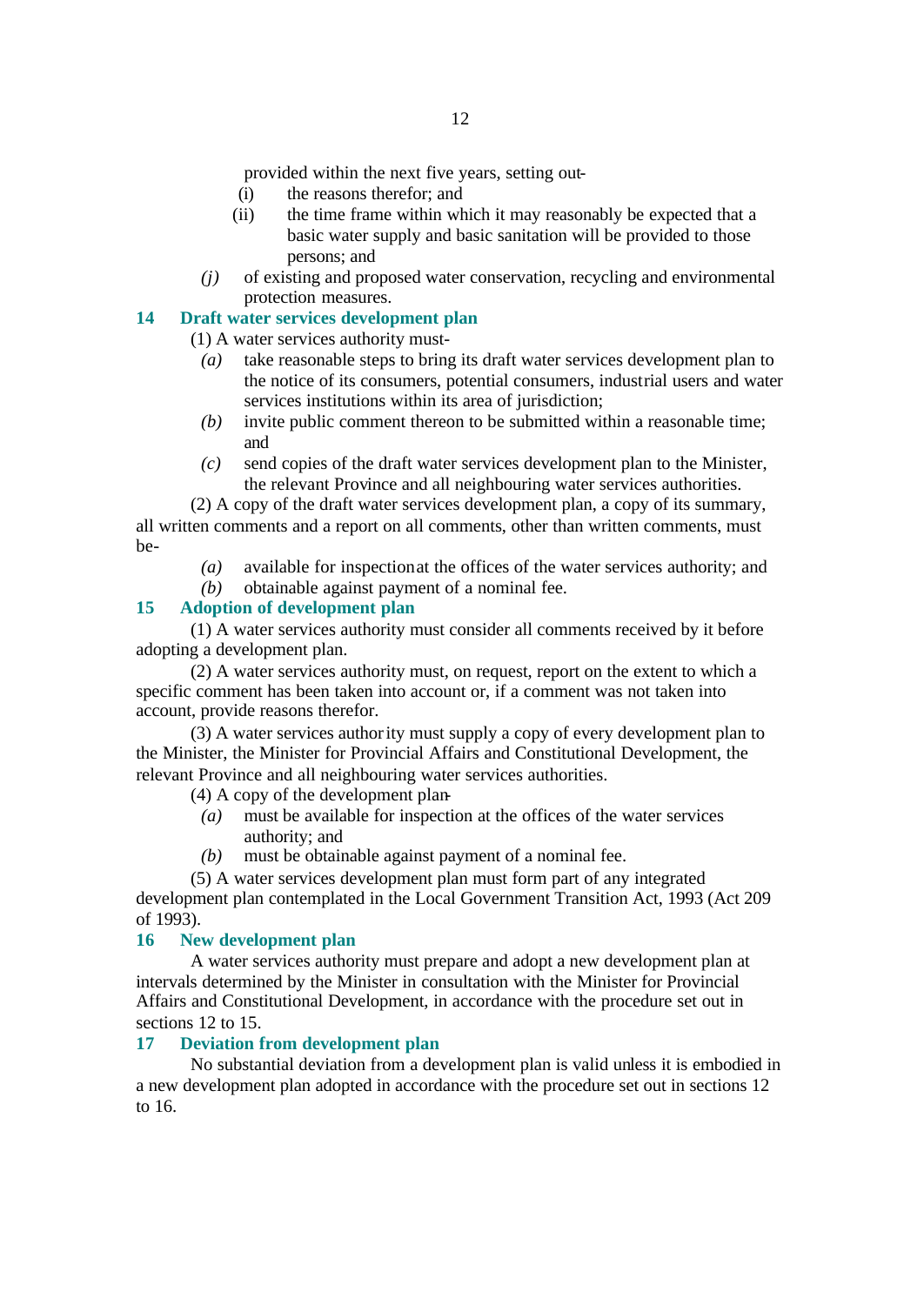# **18 Reporting on implementation of development plan**

(1) A water services authority must report on the implementation of its development plan during each financial year.

(2) The report-

- *(a)* must be made within four months after the end of each financial year; and
- *(b)* must be given to the Minister, the Minister for Provincial Affairs and Constitutional Development, the relevant Province and every organisation representing municipalities having jurisdiction in the area of the water services authority.
- (3) The water services authority must publicise a summary of its report.
- (4) A copy of the report and of its summary must be-
	- *(a)* available for inspection at the offices of the water services authority; and
	- *(b)* obtainable against payment of a nominal fee.

# **19 Contracts and joint ventures with water services providers**

(1) A water services authority-

- *(a)* may perform the functions of a water services provider itself; and
- *(b)* may-
	- (i) enter into a written contract with a water services provider; or
	- (ii) form a joint venture with another water services institution,

to provide water services.

(2) A water services authority may only enter into a contract with a private sector water services provider after it has considered all known public sector water services providers which are willing and able to perform the relevant functions.

(3) Before entering into or renewing-

- *(a)* a contract with a water services provider; or
- *(b)* a joint venture with another water services institution other than a public sector water services institution which will provide services within the joint venture at cost and without profit,

the water services authority must publicly disclose its intention to do so.

(4) Any water services provider entering into a contract or joint venture with a water services authority must, before entering into such a contract or joint venture, disclose and provide information on-

- *(a)* any other interests it may have, which are ancillary to or associated with the relevant water services authority; and
- *(b)* any rate of return on investment it will or may gain by entering into such a contract or joint venture.

(5) The Minister may, after consultation with the Minister for Provincial Affairs and Constitutional Development, prescribe-

- *(a)* matters which must be regulated by a contract between a water services provider and a water services authority;
- *(b)* compulsory provisions to be included in such a contract; and
- *(c)* requirements for a joint venture between a water services authority and a water services institution,

to ensure-

(i) that water services are provided on an efficient, equitable, cost-effective and sustainable basis;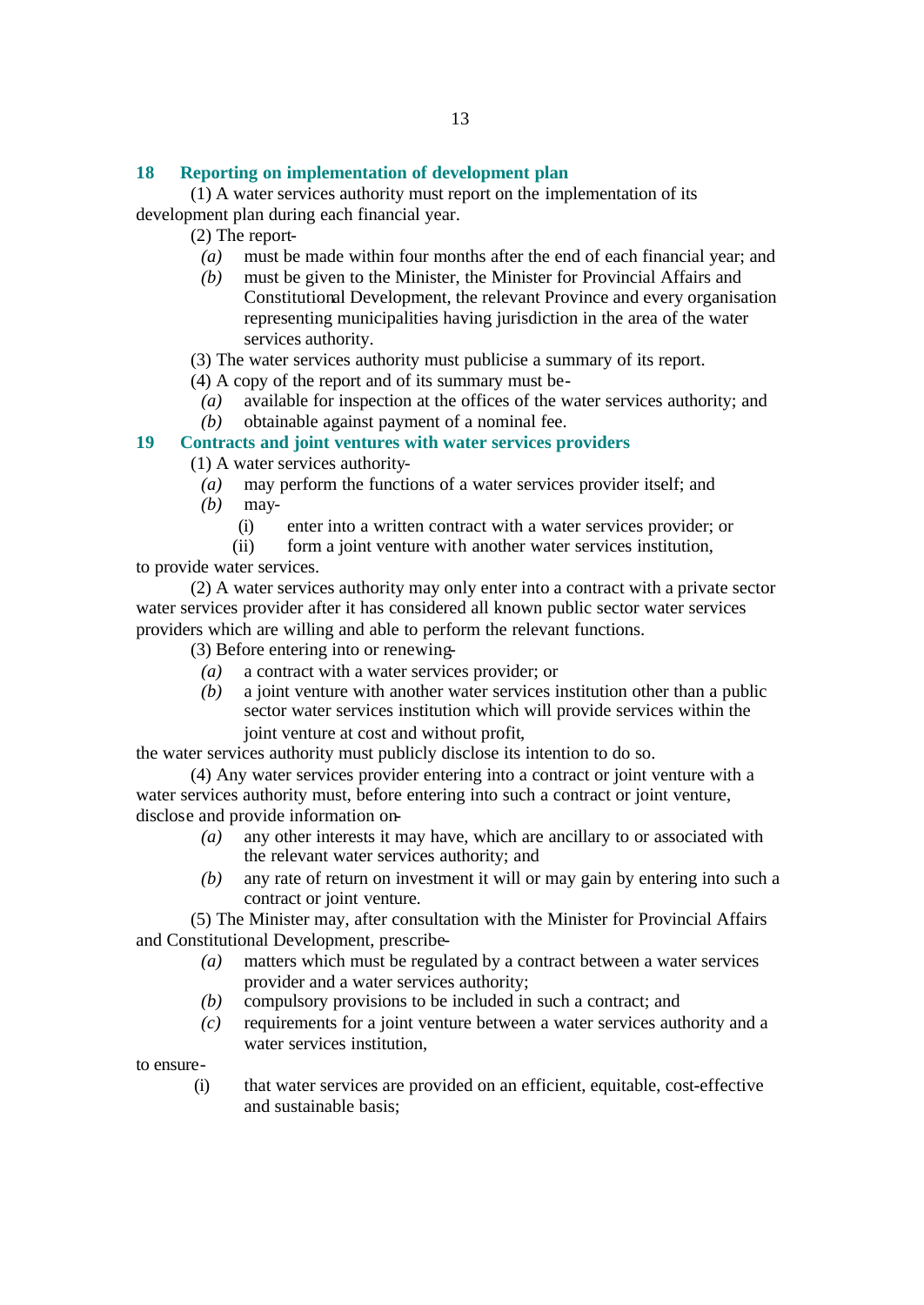- (ii) that the terms of the contract are fair and equitable to the water services authority, the water services provider and the consumer; and
- (iii) compliance with this Act.

(6) As soon as such a contract or joint venture agreement has been concluded, the water services authority must supply a copy thereof to the relevant Province and to the Minister.

(7) The Minister may provide model contracts to be used as a guide for contracts between water services authorities and water services providers.

# **20 Water services authority acting as water services provider**

(1) When performing the functions of a water services provider, a water services authority must manage and account separately for those functions.

(2) A water services authority may act as a water services provider outside its area of jurisdiction, if contracted to do so by the water services authority for the area in question.

# **21 Bylaws**

(1) Every water services authority must make bylaws which contain conditions for the provision of water services, and which must provide for at least-

- *(a)* the standard of the services;
- *(b)* the technical conditions of supply, including quality standards, units or standards of measurement, the verification of meters, acceptable limits of error and procedures for the arbitration of disputes relating to the measurement of water services provided;
- *(c)* the installation, alteration, operation, protection and inspection of water services works and consumer installations;
- *(d)* the determination and structure of tariffs in accordance with section 10;
- *(e)* the payment and collection of money due for the water services;
- *(f)* the circumstances under which water services may be limited or discontinued and the procedure for such limitation or discontinuation; and
- *(g)* the prevention of unlawful connections to water services works and the unlawful or wasteful use of water.

(2) Conditions under which water services are provided-

- *(a)* may place limits on the areas to which water services will be provided according to the nature, topography, zoning and situation of the land in question;
- *(b)* may provide for the limitation or discontinuation of water services where a consumer fails to meet his or her obligations to the water services provider, including-
	- (i) a failure to pay for services; or
	- (ii) a failure to meet other conditions for the provision of services;
- *(c)* may place an obligation on a payment defaulter-
	- (i) to pay a higher deposit;
	- (ii) to pay a reconnection fee after disconnection of water services;
- *(d)* may require a payment defaulter to pay a higher tariff for water services, where that defaulter gains access to water services through a communal water services work and the provision thereof cannot be disconnected or limited without other consumers being prejudiced;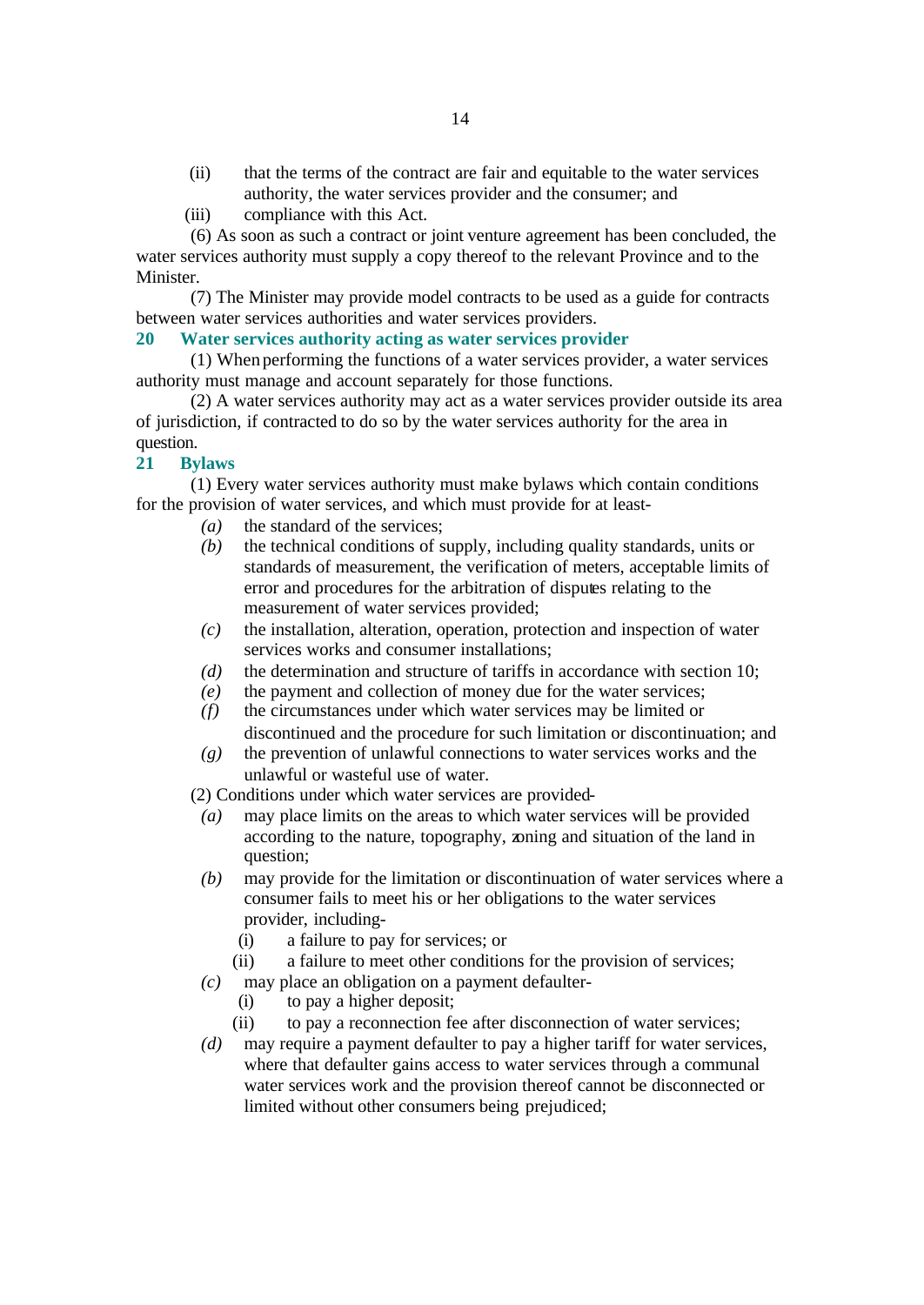- *(e)* may provide for the general limitation or discontinuation of water services where-
	- (i) national disasters cause disruptions in the provision of services; or
	- (ii) sufficient water is not available for any other reason;
- *(f)* may include an option to retain limited access to at least basic water supply or basic sanitation for a consumer whose water services are to be discontinued; and
- *(g)* must be accessible to consumers and potential consumers.
- (3) A water services authority which-
- *(a)* provides water for industrial use; or
- *(b)* controls a system through which industrial effluent is disposed of, must make bylaws providing for at least-
	- (i) the standards of service;
	- (ii) the technical conditions of provision and disposal;
	- (iii) the determination and structure of tariffs;
	- (iv) the payment and collection of money due; and
	- (v) the circumstances under which the provision and disposal may be limited or prohibited.

(4) The Minister may provide model bylaws to be used as a guide for water services authorities.

# **CHAPTER IV**

# **WATER SERVICES PROVIDERS (ss 22-23)**

# **22 Approval to operate as water services provider**

(1) No person may operate as a water services provider without the approval of the water services authority having jurisdiction in the area in question.

(2) Any approval in terms of subsection (1)-

- *(a)* must be for a limited period; and
- *(b)* may be granted subject to conditions.

(3) Any person who, at the commencement of this Act, was acting as a water services provider without approval from the water services authority having jurisdiction in the area in question, may continue to do so until the expiry of reasonable notice, which notice must not be longer than one year, given by that water services authority-

- (i) that it requires the provider to enter into a contract; or
- (ii) that the continuation will be subject to approval as contemplated in subsection  $(1)$ .

# **23 Water services provider must give information**

A water services provider must give such information concerning the provision of water services as may reasonably be called for by-

- *(a)* the water services authority having jurisdiction in the area in question;
- *(b)* the relevant Province;
- *(c)* the Minister; or
- *(d)* a consumer or potential consumer.

# **CHAPTER V**

# **WATER SERVICES INTERMEDIARIES (ss 24-27)**

# **24 Registration of water services intermediaries**

A water services authority may, in its bylaws, require the registration of water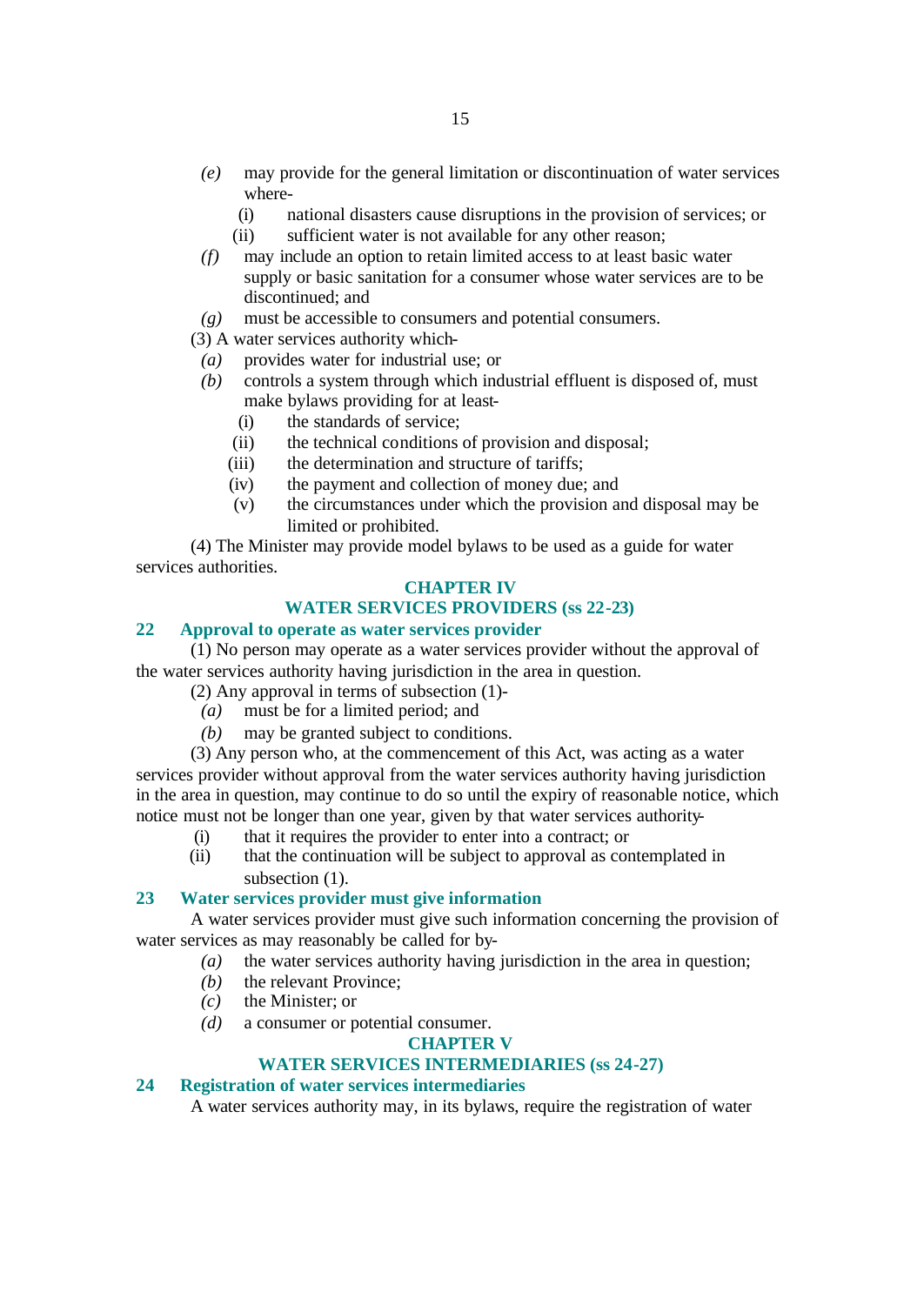services intermediaries or classes of such intermediaries within its area of jurisdiction. **25 Duties of water services intermediaries**

(1) The quality, quantity and sustainability of water services provided by a water services intermediary must meet any minimum standards prescribed by the Minister and any additional minimum standards prescribed by the relevant water services authority.

(2) A water services intermediary may not charge for water services at a tariff which does not comply with any norms and standards prescribed under this Act and any additional norms and standards set by the relevant water services authority.

#### **26 Default by water services intermediaries**

(1) If a water services intermediary fails to perform its functions effectively, the water services authority having jurisdiction in the area in question may direct the water services intermediary to rectify its failure.

(2) A direction in terms of subsection (1) must set out-

- *(a)* the nature of the failure;
- *(b)* the steps which must be taken to rectify the failure; and
- *(c)* a reasonable period within which those steps must be taken.

(3) If the water services intermediary fails to rectify its failure within that period, the water services authority may-

- *(a)* after having given the water services intermediary a reasonable opportunity to make written submissions to it; and
- *(b)* after having afforded the water services intermediary a hearing on any submissions received,

take over the relevant functions of the water services intermediary.

(4) Where a water services authority takes over any functions in terms of subsection (3)-

- *(a)* it may exercise all relevant powers and perform all relevant duties on behalf of the water services intermediary to the exclusion of the water services intermediary; and
- *(b)* it may use the infrastructure of the water services intermediary to the extent necessary to perform those functions.

(5) A water services authority may appoint another water services institution to act on its behalf in performing the functions of a water services intermediary in terms of subsection (4).

(6) As soon as a water services intermediary is in a position to resume its functions effectively, the water services authority must stop exercising the powers and performing the duties on the intermediary's behalf.

(7) A water services authority may recover from a water services intermediary-

*(a)* all outstanding expenses which it incurred; and

*(b)* all losses which it suffered,

as a result of having acted in terms of this section.

(8) The procedure set out in subsection (3) need not be followed in an emergency situation.

# **27 Monitoring performance of water services providers and water services intermediaries**

Every water services authority must monitor the performance of water services providers and water services intermediaries within its area of jurisdiction to ensure that-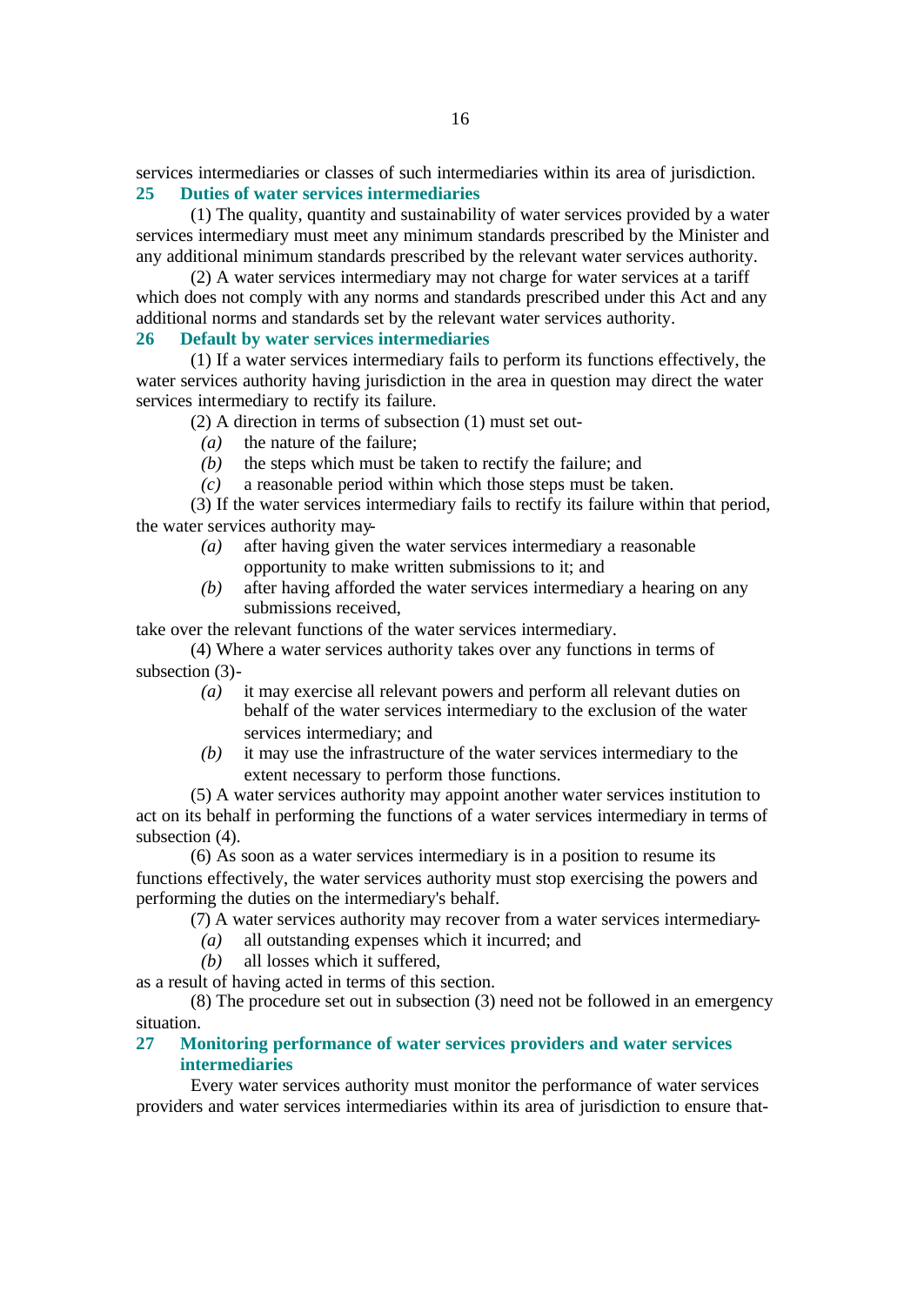- *(a)* standards and norms and standards for tariffs prescribed under sections 9 and 10 are complied with;
- *(b)* any condition set by a water services authority under sections 6, 7 and 22 is met;
- *(c)* any additional standards set by a water services authority, for water services intermediaries are complied with; and
- *(d)* any contract is adhered to.

# **CHAPTER VI**

# **WATER BOARDS (ss 28-50)**

# **28 Establishment and disestablishment of water boards**

(1) Subject to subsection (2) the Minister may by notice in the *Gazette*-

- *(a)* establish a water board;
- *(b)* give it a name or approve a change of its name;
- *(c)* determine or change its service area; or
- *(d)* disestablish it.

(2) The Minister may only act in terms of subsection (1) after consultation with-

- *(a)* every Province concerned;
- *(b)* the water board concerned, if in existence; and
- *(c)* every water services authority having jurisdiction in the service area or proposed service area.

(3) The Minister must, when acting in terms of subsection (1) *(d)*, have regard to the interests of consumers and creditors.

(4) The Minister must, from time to time, review the provision of water services to water services authorities and make recommendations to Parliament on the establishment, functions and disestablishment of water boards.

#### **29 Primary activity of water boards**

The primary activity of a water board is to provide water services to other water services institutions within its service area.

# **30 Other activities of water boards**

- (1) A water board may perform an activity other than its primary activity only if-
	- *(a)* it is not likely to limit the water board's capacity to perform its primary activity;
	- *(b)* it is not likely to be to the financial prejudice of itself, any water services institution, existing consumers and other users serviced by it within its service area;
	- *(c)* it is in accordance with the board's policy statement; and

*(d)* it is provided for in a business plan.

(2) Other activities of a water board may include, but are not limited to-

- *(a)* providing management services, training and other support services to water services institutions, in order to promote co-operation in the provision of water services;
- *(b)* supplying untreated or non-potable water to end users who do not use the water for household purposes;
- *(c)* providing catchment management services to or on behalf of the responsible authorities;
- *(d)* with the approval of the water services authority having jurisdiction in the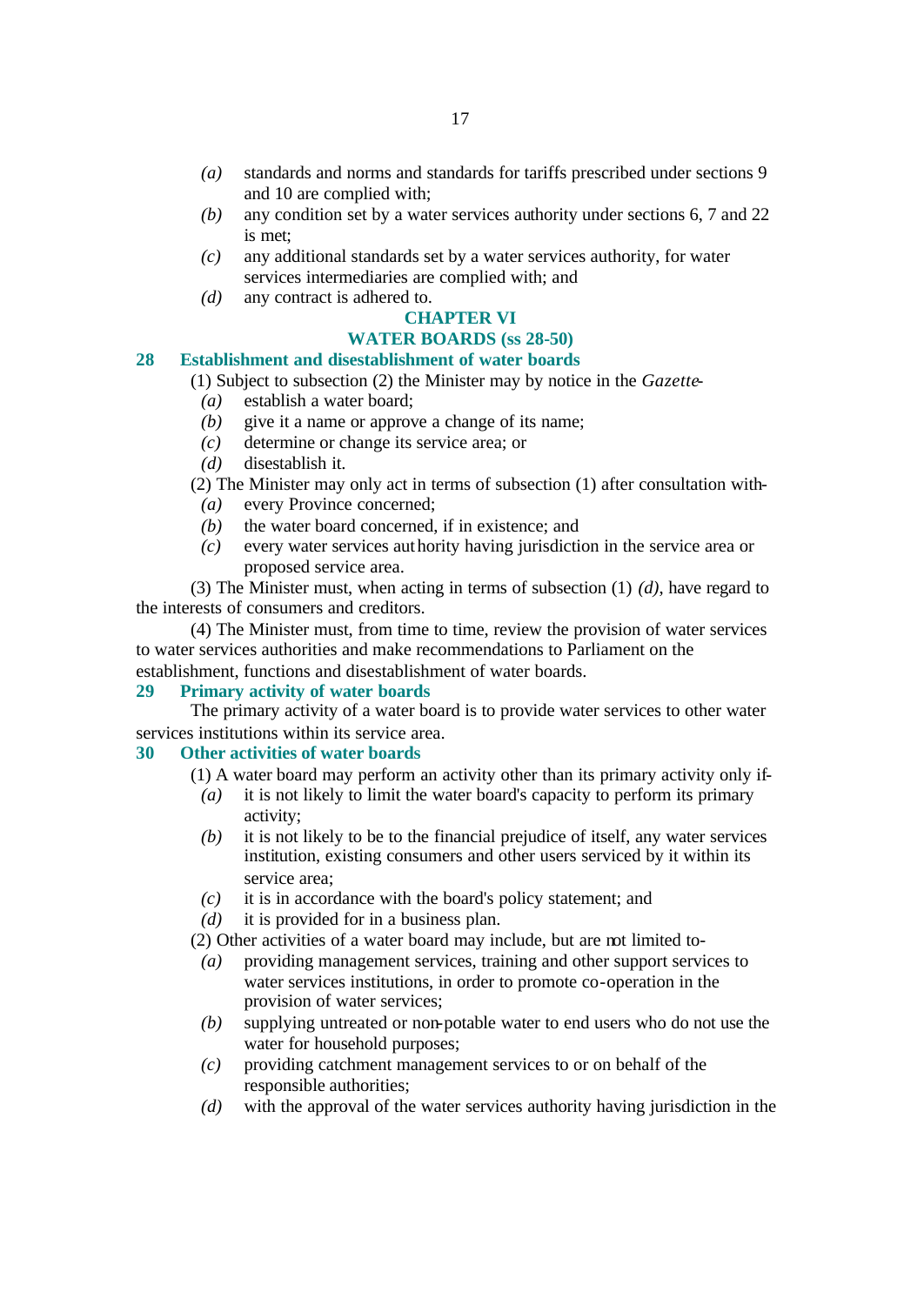area-

- (i) supplying water directly for industrial use;
- (ii) accepting industrial effluent; and
- (iii) acting as a water services provider to consumers;
- *(e)* providing water services in a joint venture with water services authorities; and
- *(f)* performing water conservation functions.
- (3) The Minister must, in consultation with the Minister of Finance, the Minister

of Trade and Industry and the Minister of Public Enterprises and by notice in the *Gazette*, determine-

- *(a)* the nature of the activities that a water board may perform outside the borders of the Republic;
- *(b)* the countries in which such activities may be performed; and
- *(c)* the maximum amount of capital that a water board may take out of the Republic when an activity contemplated in subsection (4) is performed. [Sub-s. (3) added by s. 1 of Act 30 of 2004.]

(4) The Minister may, in consultation with the Minister of Finance, authorise a water board to perform an activity outside the borders of the Republic.

[Sub-s. (4) added by s. 1 of Act 30 of 2004.]

# **31 Powers of water boards**

(1) A water board is a body corporate, and has the powers of a natural person of full capacity, except those powers-

- *(a)* which by nature can only attach to natural persons; and
- *(b)* which are inconsistent with this Act.
- (2) A water board may-
- *(a)* perform its primary activity and the other activities contemplated in section 30;
- *(b)* set and enforce general conditions, including tariffs, for the provision of water services;
- *(c)* determine the procedure for convening and conducting meetings of its board;
- *(d)* do all things necessary for or in connection with or incidental to the performance of its activities in a manner consistent with this Act; and
- *(e)* enter into contracts with any person in terms of which that person undertakes and is authorised to exercise any of the powers or to perform any of the duties of the water board, provided that a water board may not by contract make over to another person its power to set general conditions, including tariffs, for the provision of water services.

(3) Subject to section 4, a water board may limit or discontinue water services or other services provided to water services institutions, consumers or users.

- (4) A water board may establish-
	- *(a)* advisory forums; and

*(b)* committees consisting of board members or any other persons, and determine how they must function.

(5) The quorum for any meeting of a water board is one half of its members.

**32 Duties of water boards**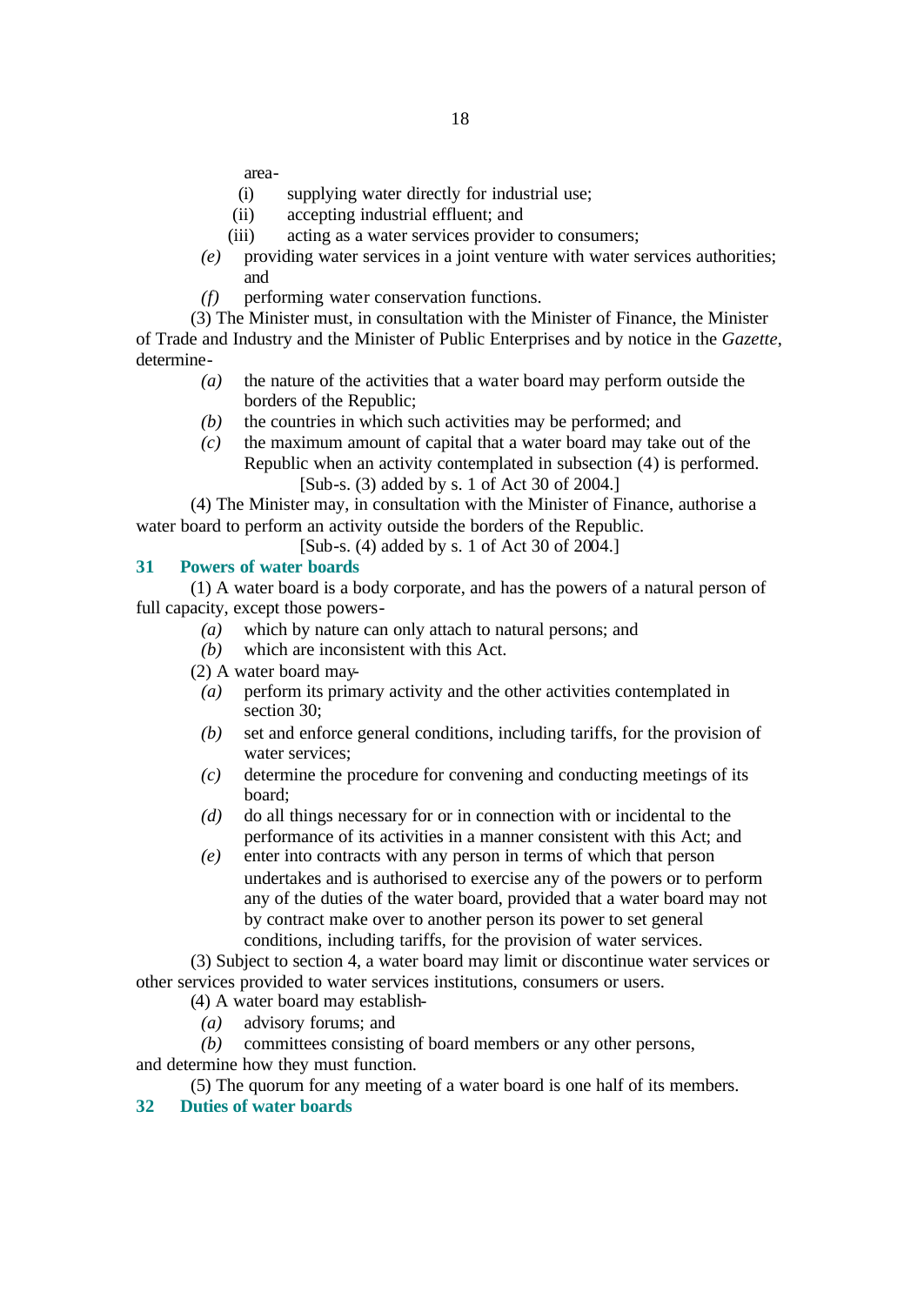Every water board-

- *(a)* must give priority to its primary activity;
- *(b)* must enter into written contracts when performing its primary and other activities;
- *(c)* must consider every request by a water services institution for the provision of water services within its service area and may only refuse such request if, for sound technical and financial reasons, it would not be viable to provide those water services;
- *(d)* must provide water services and other services to water services institutions, consumers and users in accordance with section 4 and any conditions set in terms of section 33; and
- *(e)* must obtain a permit, authorisation or licence from the relevant authority for abstracting water or discharging any effluent.

# **33 Conditions for provision of services**

(1) A water board must set conditions for the provision of services not inconsistent with this Act, relating to at least-

- *(a)* the technical conditions of supply, including demand patterns, water storage, units or standards of measurement, verification of meters, acceptable limits of error and procedures for settlement of disputes relating to the measurement of water services provided;
- *(b)* the installation, alteration, operation, protection and inspection of water services works and consumer installations;
- *(c)* the determination and structure of tariffs;
- *(d)* the payment and collection of money due to the water board;
- *(e)* the circumstances under which water services may be limited or discontinued and the procedure for such limitation or discontinuation; and
- *(f)* water conservation and the prevention of wasteful or unlawful use of water provided by the water board.
- (2) Conditions may be set generally or agreed specifically.

(3) Before setting general conditions a water board must invite comment from water services institutions within its service area, its consumers and users.

(4) General conditions set by a water board must be accessible to the public.

(5) Every person who uses services provided by a water board does so subject to any applicable general conditions set by that board, unless specifically agreed otherwise.

# **34 Parameters for functions of water boards**

(1) In performing its activities, exercising its powers and carrying out its duties a water board must achieve a balance between-

- *(a)* striving to provide efficient, reliable and sustainable water services;
- *(b)* optimally using available resources;
- *(c)* striving to be financially viable;
- *(d)* promoting the efficiency of water services authorities;
- *(e)* taking cognisance of the needs of water services institutions, consumers and users;
- *(f)* taking into account national and provincial policies, objects and developments;
- *(g)* acting in an equitable, transparent and fair manner;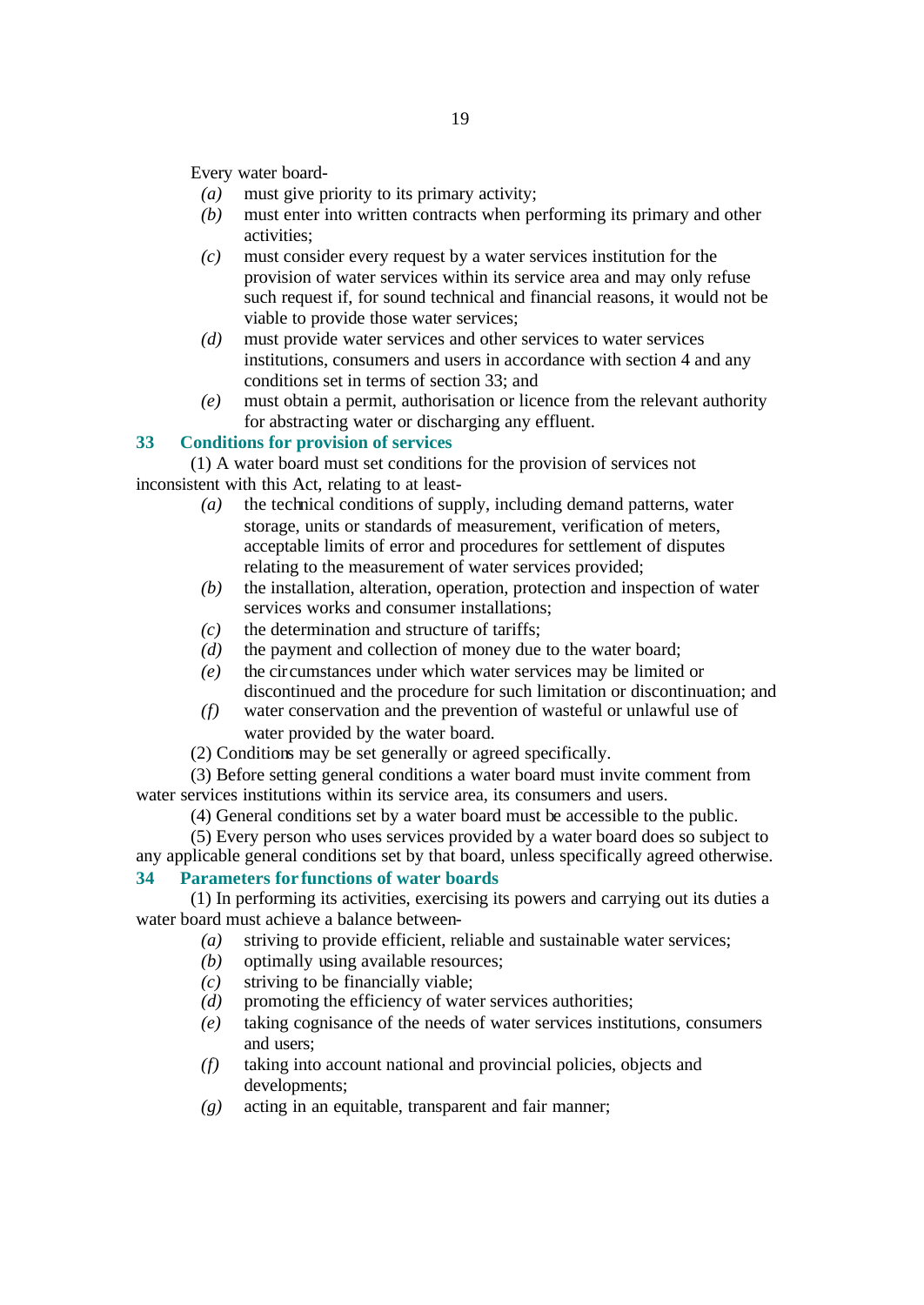- *(h)* complying with health and environmental policies; and
- *(i)* taking reasonable measures to promote water conservation and water demand management, including promoting public awareness of these matters.

(2) For the purpose of subsection (1) *(c)* a water board is financially viable if it is able to-

- *(a)* repay and service its debts;
- *(b)* recover its capital, operational and maintenance costs;
- *(c)* make reasonable provision for depreciation of assets;
- *(d)* recover the costs associated with the repayment of capital from revenues (including subsidies) over time; and
- *(e)* make reasonable provision for future capital requirements and expansion.

#### **35 Governance of water boards**

(1) A water board consists of a chairperson and such other members as the Minister may appoint from time to time.

(2) Schedule 1 regulates the terms of office of board members, the procedure for the recommendation of persons for appointment as chairperson or board members and the termination of office of board members.

(3) When appointing a member, the Minister must have regard to-

- *(a)* the objects of the water board;
- *(b)* the need for the board to be representative of-
	- (i) the water services authorities to which it provides water services;
	- (ii) the other interests served by the water board; and
	- (iii) the broad population;
- *(c)* the expertise required for the board to function effectively; and
- *(d)* the desirability or otherwise of executive employees being members of the board.

(4) The extent to which relevant water services authorities should be represented on a water board must be determined by the Minister after consultation with every relevant organisation representing municipalities having jurisdiction in the service area.

(5) The Minister may terminate the appointment of any or all the members of a water board.

(6) Non-executive members of a water board may be paid out of the funds of the water board for carrying out their duties as board members, according to a level of remuneration approved by the Minister.

# **36 Chief executive of water board**

(1) Every water board must-

- *(a)* appoint a suitable person as chief executive of the water board, for a renewable period; and
- *(b)* determine the duties, conditions of service and remuneration of the chief executive.

(2) A water board must determine the salary of its chief executive, subject to the approval of the Minister.

(3) Subject to any existing rights of a person appointed before the commencement of this Act, a water board may terminate the services of the chief executive of the water board-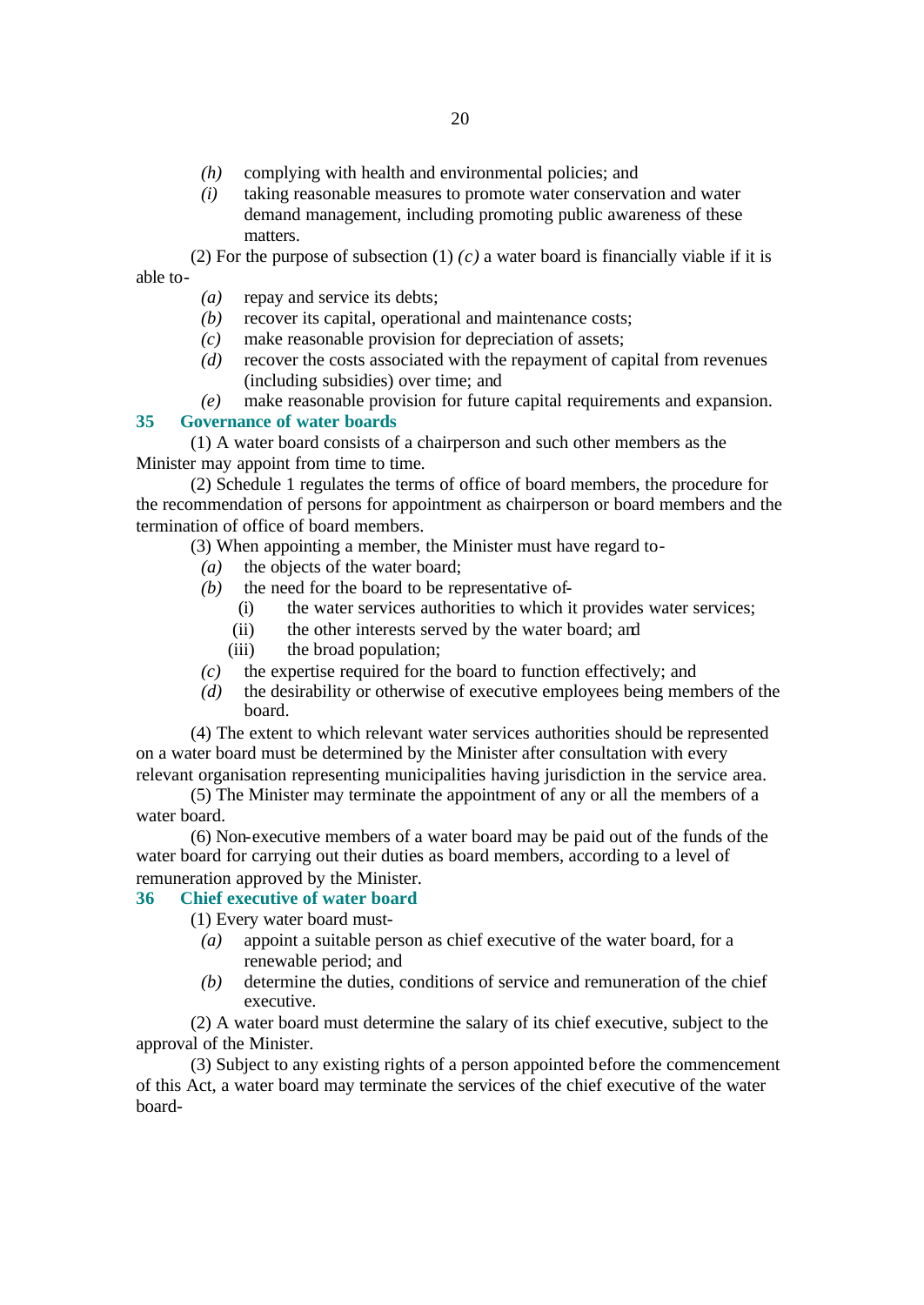- *(a)* for good reason; and
- *(b)* in accordance with fair labour practices and the terms of his or her contract of employment.

# **37 Delegation of powers**

A water board may delegate any operational power to-

- *(a)* a committee of the board;
- *(b)* its chief executive; or
- *(c)* any of its employees.

# **38 Duties of water board and members**

(1) A water board must-

- *(a)* ensure that its functions are performed within the parameters set in section 34 (1); and
- *(b)* promote its policy statement and its business plan and ensure that they are implemented.

(2) Members of a water board must-

- *(a)* perform their duties with honesty, care and diligence; and
- *(b)* disclose any interest in contracts or dealings of the water board and must abstain from voting on any resolution proposed in connection with such contracts or dealings.

# **39 Policy statement**

(1) A water board must prepare and adopt a policy statement.

(2) The first policy statement of a water board must be prepared and adopted within one year after-

- *(a)* the commencement of this Act; or
- *(b)* the establishment of that water board.

(3) The policy statement must contain information concerning the water board and all other companies, institutions or bodies in which it has an interest, including-

- *(a)* the nature and extent of the primary and other activities to be undertaken;
- *(b)* the area within which the activities will be undertaken;
- *(c)* the measures to be taken to separate the primary and other activities from each other;
- *(d)* details concerning the management of any financial risks relating to the board's primary and other activities;
- *(e)* the board's accounting and investment policies;
- *(f)* the rules and procedures to be followed before any investments are made by the board;
- *(g)* the board's policy on human resources and human resource development;
- *(h)* the board's policy on the environment, including measures to reduce water wastage to an acceptable level;
- *(i)* the measures by which the performance of the water board will be assessed;
- *(j)* whether any advisory forums have been or are to be established, and if so, the functions and composition thereof;
- *(k)* the procedures for consultation with water services institutions, consumers, users and advisory forums, if established;
- *(l)* the nature and extent of activities aimed at ensuring access to water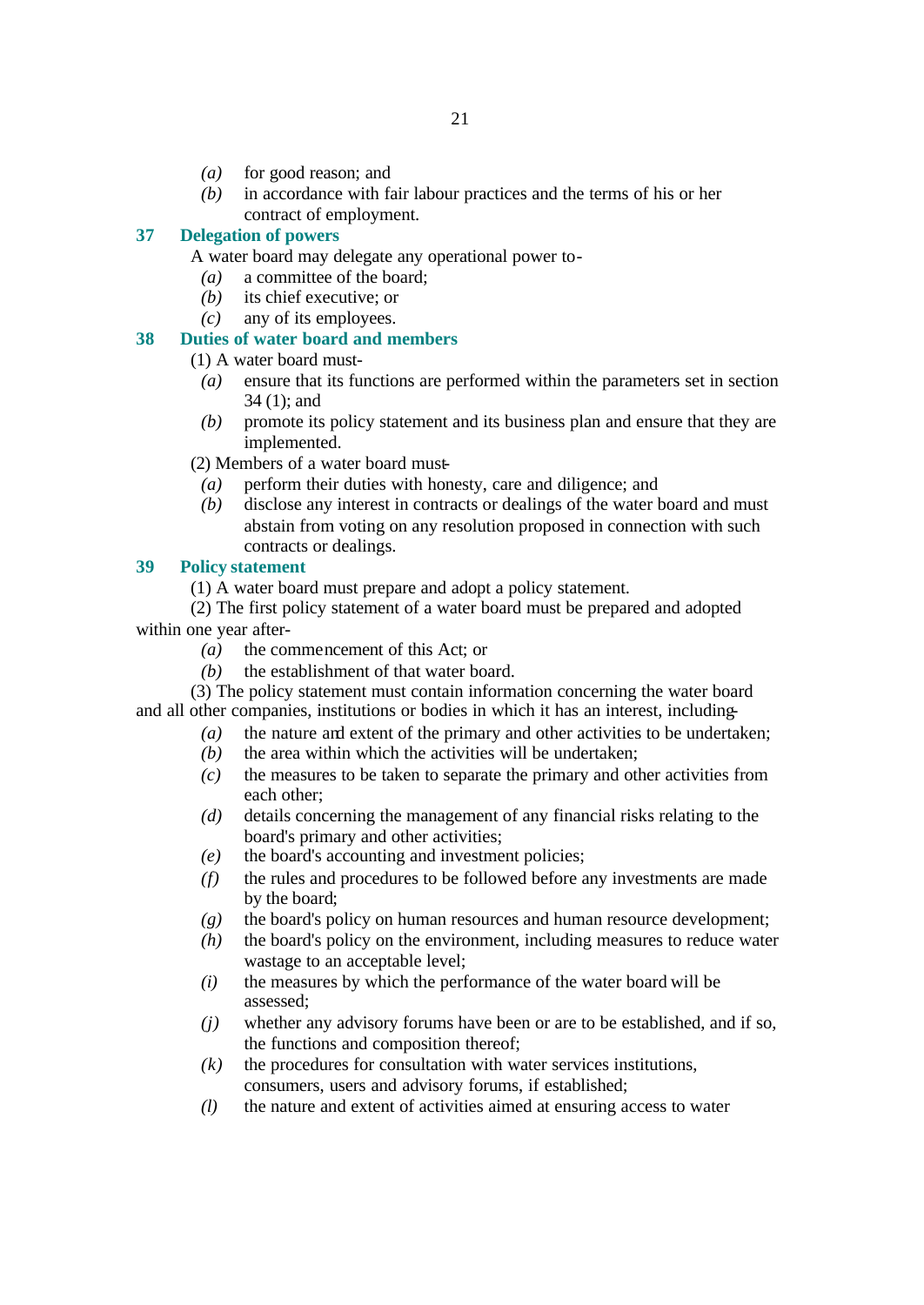services provided by the board within its service area, and the extension and improvement of those services; and

- *(m)* the measures, including public awareness campaigns, to be taken to promote water conservation and water demand management; and
- *(n)* any other relevant information which the Minister may prescribe from time to time.

(4) A policy statement may be amended from time to time, and must be revised at least every five years.

(5) Every policy statement and every amendment thereof must-

- *(a)* be submitted to the Minister, the relevant Province and all water services institutions within the water board's service area; and
- *(b)* be accessible to the public.

(6) The Minister may direct a water board to amend its policy statement if the policy statement-

- *(a)* is not in the best interests of the general population within its service area; or
- *(b)* is not in accordance with the parameters laid down in section 34 (1).

# **40 Business plan**

(1) A water board must, not later than one month before the commencement of each financial year, prepare and adopt a business plan relating to the following five financial years.

(2) The business plan must at least contain information regarding-

- *(a)* each specific primary and other activity to be undertaken and the performance targets for each;
- *(b)* the tariff applicable to each service, the method by which it was determined, the motivation for the tariff and the estimated tariff income;
- *(c)* forecasts of capital expenditure for the primary and other activities for the next five years; and
- *(d)* any other information which the Minister may prescribe from time to time.

(3) A water board may, with the approval of the Minister, exclude commercially sensitive information from its business plan.

(4) Every business plan must be submitted to the Minister.

- (5) A business plan may be amended from time to time.
- (6) The Minister may direct a water board-
- *(a)* to amend its business plan if the plan-
	- (i) is not in the best interests of the general population within its service area; or
	- (ii) is not in accordance with the parameters laid down in section  $34$  (1); or
- *(b)* to submit additional business plans addressing specific issues.

# **41 Directives to water boards**

(1) The Minister may, to the extent that it is reasonable, from time to time issue directives to a water board-

- *(a)* to undertake a specific activity-
	- (i) at its own cost where the activity is financially viable; or
	- (ii) against full or partial payment, as directed by the Minister; or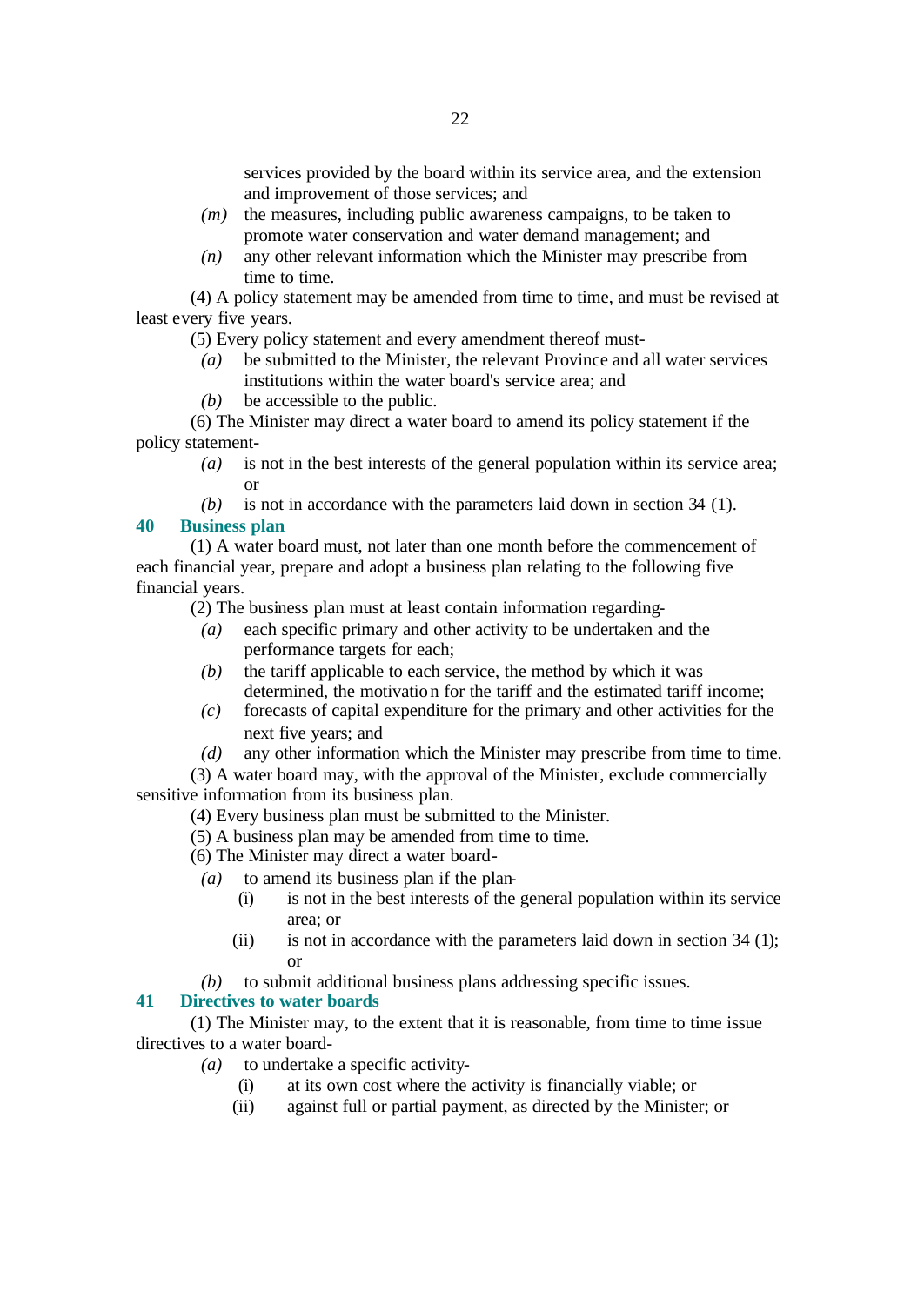- *(b)* to desist from a specific activity if that activity-
	- (i) is not in the best interests of the general population within its service area; or
	- (ii) is not in accordance with the parameters laid down in section 34 (1).
- (2) The water board must comply with any directive given under subsection (1).

# **42 Different activities to be managed as separate units**

(1) A water board must manage its primary activity and each of its other activities as separate units.

(2) A water board must maintain separate and itemised financial accounts for its primary activity and each of its other activities.

(3) All transactions between units of a water board engaged in different activities of the water board must be carried out on terms and conditions which could be expected to apply to similar transactions between unrelated businesses.

#### **43 Financial matters and accounts**

(1) The financial year of a water board is from 1 July to 30 June.

(2) The accounts of a water board must be audited by a chartered accountant appointed by the water board.

(3) A water board must, within four months after the end of each financial year, issue audited financial statements.

(4) The accounting policy of a water board must be consistent with generally accepted accounting practices.

### **44 Reporting**

(1) A water board must, within four months after the end of each financial year, issue a report on the activities of the water board for that financial year.

(2) The report-

- *(a)* must be accompanied by the audited financial statements for that financial year;
- *(b)* must be submitted to the Minister, any relevant Province and Parliament; and
- *(c)* must be accessible to the public.

(3) The report must contain sufficient informatio n to allow-

- *(a)* the Minister;
- *(b)* any relevant Province;
- *(c)* any relevant water services institutions; and
- *(d)* the public,

to assess the performance of the water board.

# **45 Investigation of affairs and fina ncial position**

- (1) A water board must give the Minister or any person authorised by him or her-
- *(a)* such information as he or she reasonably requires on the affairs and financial position of the water board; and
- *(b)* reasonable access to such books, accounts, documents and other assets of the water board as he or she may reasonably require.

(2) The Minister may appoint a person to investigate the affairs or financial position of a water board.

(3) The Minister may recover the reasonable fees and disbursements of any person so appointed from the water board concerned.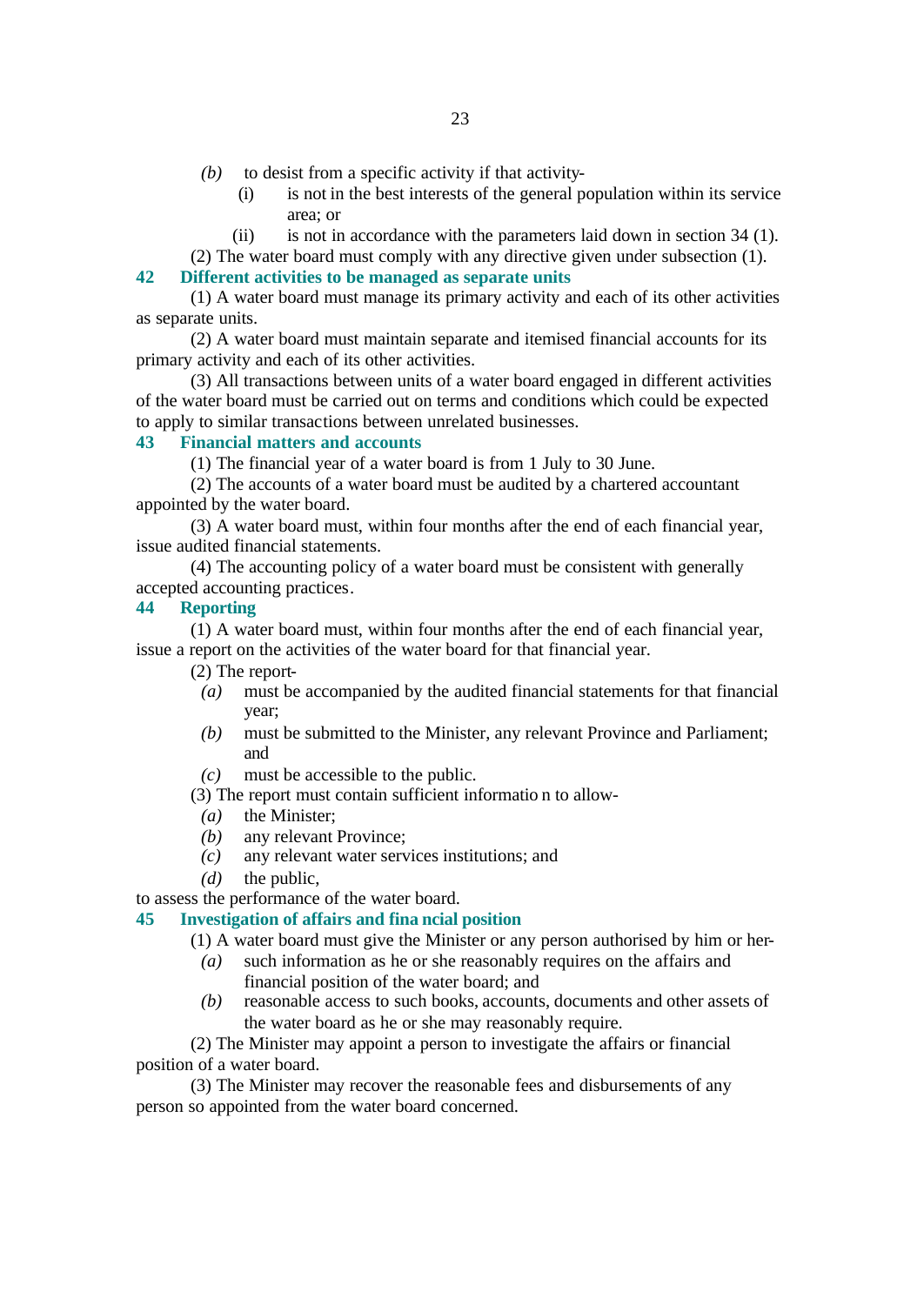### **46 Assets and liabilities upon disestablishment**

(1) If the Minister, after consultation in terms of section 28, has notified a water board that he or she intends-

- *(a)* to change its service area; or
- *(b)* to disestablish it,

the Minister may direct that water board to transfer some or all of its assets and liabilities to another water board or water services authority.

(2) A water board must do everything within its power to give effect to that direction.

(3) Upon the disestablishment of any water board and if its assets and liabilities are not transferred to another water board or a water services authority-

- *(a)* its assets and liabilities vest in the Minister;
- *(b)* the Minister must wind up its affairs; and
- *(c)* the Minister must assume the functions of the water board for the period of winding up.

(4) In exercising his or her powers under subsection (1), the Minister must have regard to-

- *(a)* the interests of creditors and consumers; and
- *(b)* any financial contributions directly or indirectly made by consumers towards the infrastructure of the water board.

(5) Subject to the approval of the Minister of Finance, no transfer duty, other tax or duty is payable in respect of the transfer of any assets-

- *(a)* from the Minister to a water board or a water services authority;
- *(b)* from a water board to the Minister; or
- *(c)* from a water board to another water board or to a water services authority.

#### **47 Litigation against water board**

No court may grant an order or judgment against a water board unless the papers on which that order or judgment is sought, have also been served on the Minister.

### **48 Formal irregularities**

A decision taken or act authorised by a water board is not invalid merely because, at the time the decision was taken or the act was authorised-

- *(a)* there was a casual vacancy on the board; or
- *(b)* a person not entitled to sit as a member of the board sat as a member,

if-

(i) the decision was taken or act was authorised by a majority of board members who were present and who were entitled to sit as members; and

(ii) the members contemplated in subparagraph (i) constituted a quorum.

### **49 Regulations**

(1) The Minister may make regulations relating to-

- *(a)* the matters to be dealt with in policy statements of a water board;
- *(b)* the matters to be dealt with in the annual business plan of a water board;
- *(c)* the information to be supplied in the financial statements of a water board;
- *(d)* the information to be supplied in the annual report of a water board; and
- *(e)* any other matter relating to the functioning of the water board and to the exercise of its powers which the Minister may consider advisable to ensure the water board's efficiency and to promote good order.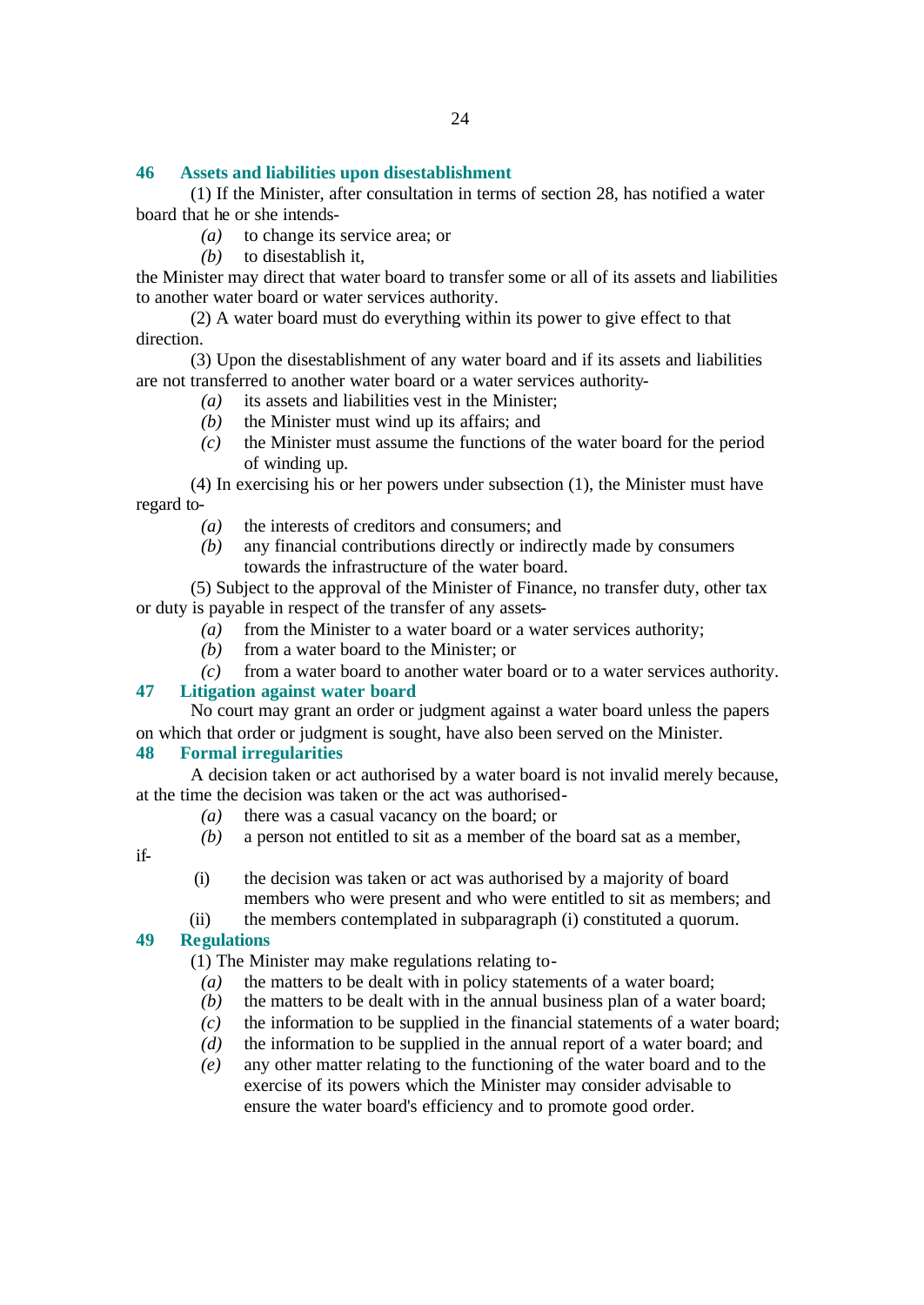(2) The Minister may make different regulations for different water boards.

- (3) In making regulations under this section, the Minister must consider-
- *(a)* the basic values and principles required for public administration in terms of the Constitution;
- *(b)* the main objects of this Act as set out in section 2;
- *(c)* the activities, powers and duties of the water board;
- *(d)* the financial position of the water board; and
- *(e)* the interests of consumers and potential consumers.

#### **50 Effect of inclusion of Chapter in Act**

The inclusion of this Chapter in this Act must not be construed as giving any executive or legislative power to any Province in respect of water boards.

#### **CHAPTER VII**

# **WATER SERVICES COMMITTEES (ss 51-61)**

# **51 Establishment and disestablishment of water services committees**

(1) Subject to subsections (2), (3) and (4) the Minister may by notice in the *Gazette*-

- *(a)* establish a water services committee;
- *(b)* give it a name or approve a change of its name;
- *(c)* determine or change its service area;
- *(d)* determine its powers; or
- *(e)* disestablish it.

(2) The Minister may only act in terms of subsection (1)-

- *(a)* after consultation with either the inhabitants of the proposed service area or with the established water services committee for that area; and
- *(b)* in consultation with the water services authority for the area in question, the Minister for Provincial Affairs and Constitutional Development and the relevant Province,

with regard to-

- (i) the period for whic h the water services committee will operate;
- (ii) the nature and extent of the water services to be provided;
- (iii) the area or the community to be served;
- (iv) the composition of the water services committee and the appointment of its members;
- (v) any contribution to be made by the community or its members to the provision of water services; and
- (vi) any other related matter.

(3) No water services committee may be established if the water services authority having jurisdiction in the area in question is able to provide water services effectively in the proposed service area.

(4) The Minister must, after consultation with the water services committee and the inhabitants of the area-

- *(a)* himself or herself; or
- *(b)* at the request of the water services authority having jurisdiction in the area concerned,

disestablish a water services committee once he or she is satisfied that the relevant water services authority is able to provide water services effectively within the service area.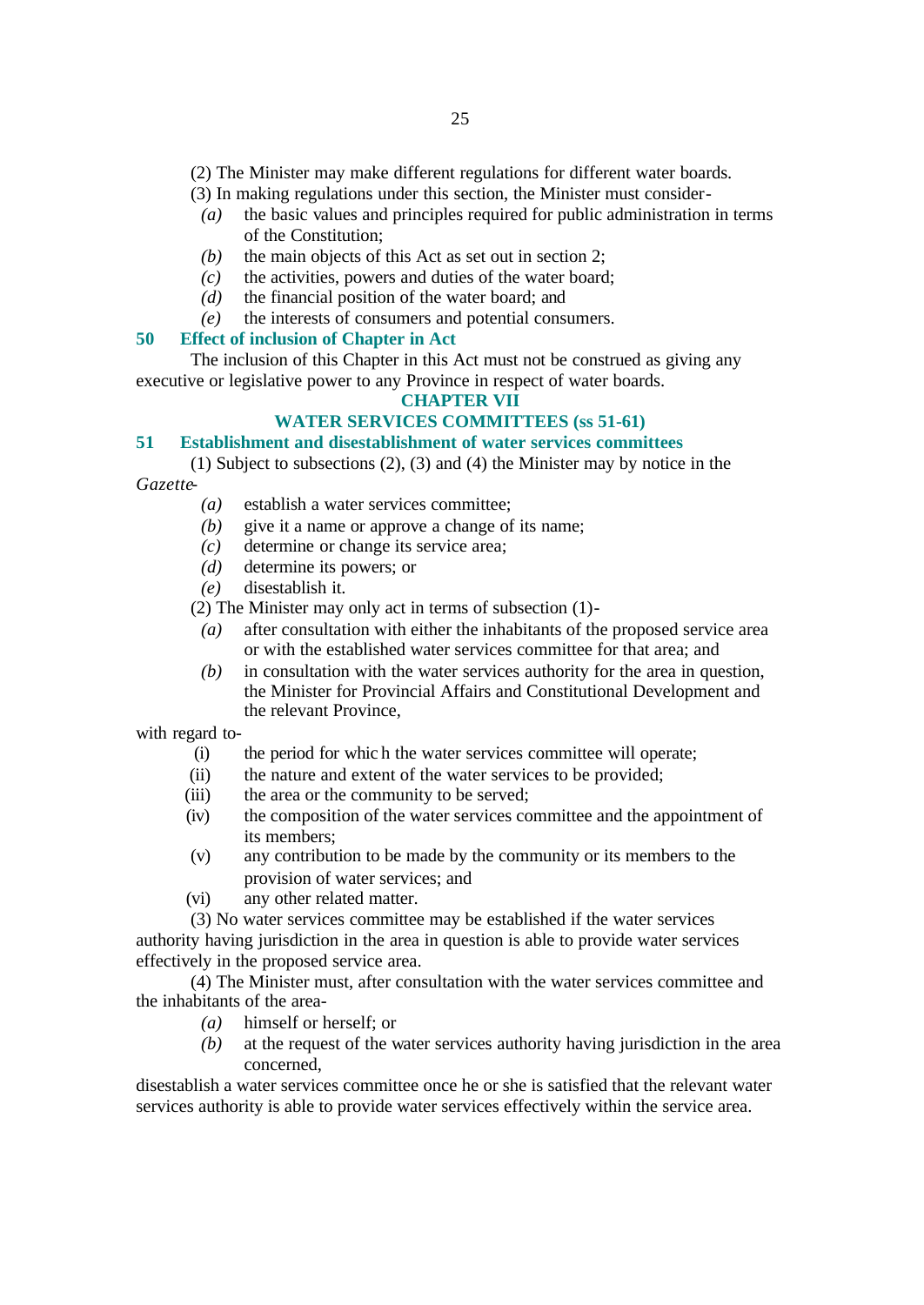### **52 Function of water services committees**

(1) The function of a water services committee is to provide water services to consumers within its service area.

(2) A water services committee may not unreasonably exclude any person within its service area from those water services.

### **53 Powers of water services committees**

(1) A water services committee is a body corporate, and has the powers of a natural person of full capacity except those powers-

- *(a)* which by nature can only attach to a natural person;
- *(b)* excluded by or inconsistent with this Act; and
- *(c)* excluded by the Minister by notice in the *Gazette*.

(2) A water services committee may set conditions, including tariffs consistent with this Act, for the provision of water services.

(3) A water services committee may, subject to section 4, limit or discontinue water services to a consumer.

(4) A water services committee may delegate any of its powers to a competent employee.

# **54 Conditions for provision of services**

(1) A water services committee must set conditions for the provision of services not inconsistent with this Act, relating to-

- *(a)* the technical conditions of supply, including units or standards of measurement, verification of meters, limits of error and settlement of disputes relating to the measurement of water services provided;
- *(b)* the installation, alteration, operation, protection and inspection of water services works and consumer installations;
- *(c)* the determination and structure of tariffs;
- *(d)* the payment and collection of money due to the water services committee;
- *(e)* the circumstances under which water services may be limited or discontinued and the procedure for such limitation or discontinuation; and
- *(f)* the prevention of wasteful or unlawful use of water provided by the water services committee.

(2) A water services committee must invite comment from the inhabitants of its service area before setting conditions.

(3) Conditions set by a water services committee must be submitted to the Minister and come into effect upon approval by the Minister.

(4) Conditions set by a water services committee must be accessible to the inhabitants of the service area in question.

(5) Every person who uses water services provided by a water services committee does so subject to any applicable conditions set by that water services committee.

**55 Governance of water services committees**

(1) A water services committee consists of a chairperson and such other committee members as the Minister may determine from time to time.

(2) The Minister must appoint the chairperson and members of the committee after taking into account any nominations made by members of the community served or to be served by the committee.

(3) When appointing a member, the Minister must have regard to-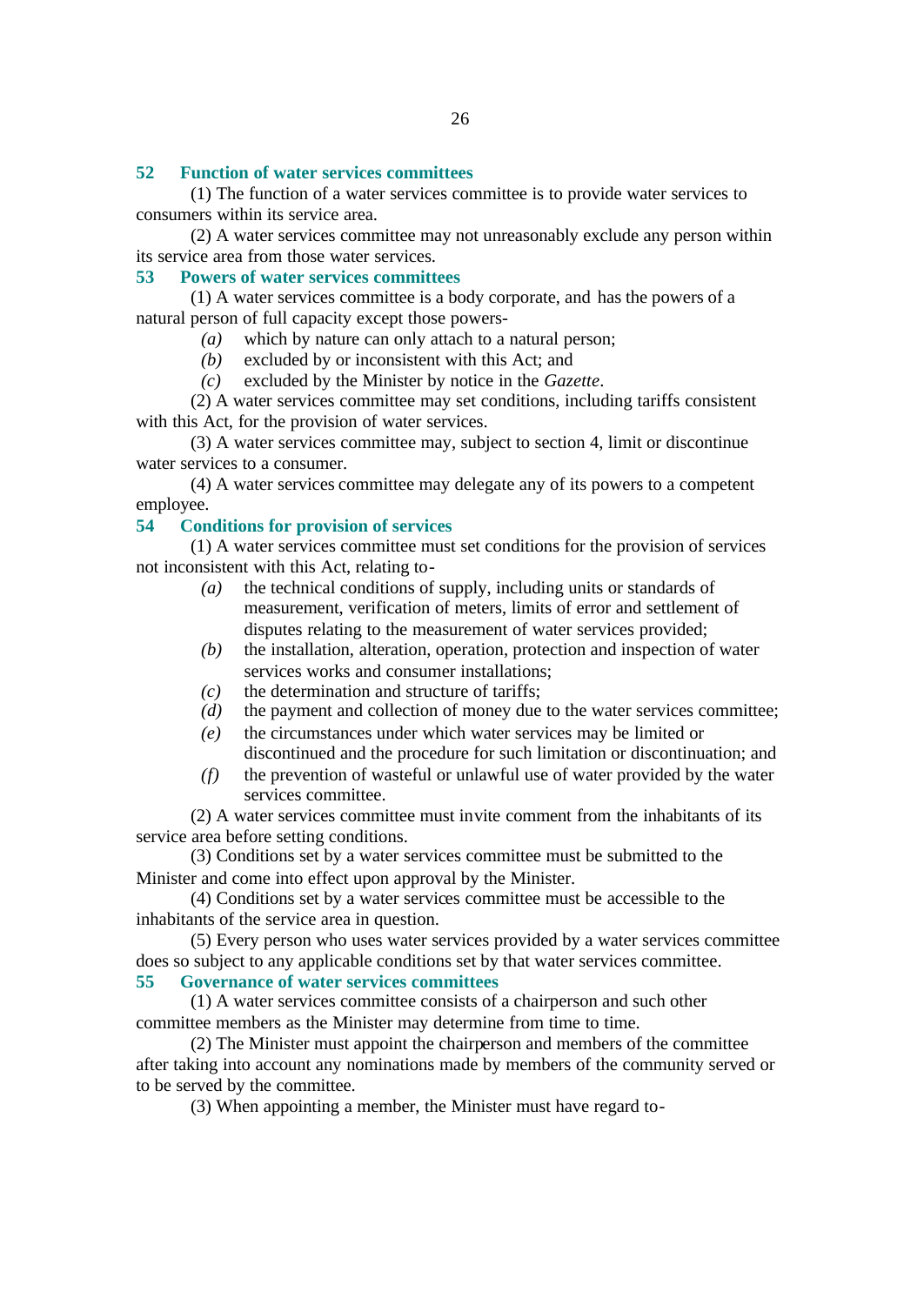- *(a)* the need for the committee to be representative of the inhabitants of the service area in question; and
- *(b)* the expertise required for the committee to function effectively.

(4) The Minister may terminate the appointment of any of the members of a water services committee after consultation with the members of the community served by that committee.

(5) Members of a water services committee may be paid out of the funds of the committee, according to a level of remuneration approved by the Minister with the concurrence of the Minister of Finance.

(6) *(a)* A water services committee must draw up and adopt a constitution, which provides for the day to day functioning of the committee.

*(b)* A constitution adopted by a water services committee must be consistent with any regulations made in terms of section 61.

(7) The Minister may provide model constitutions to be used as a guide for water services committees.

# **56 Duties of committee members**

Members of a water services committee must-

- *(a)* perform their duties with honesty, care and diligence; and
- *(b)* disclose any conflict of interest.

# **57 Financial matters and accounts**

(1) The financial year of a water services committee is from 1 July to 30 June.

(2) The accounts of a water services committee must be audited by a chartered accountant appointed by the committee if the Minister so requires.

(3) Every water services committee must, within three months after the end of each financial year, issue financial statements and submit a copy thereof to the Minister.

(4) The accounting policy of a water services committee must be consistent with generally accepted accounting practices.

### **58 Formal irregularities**

A decision taken or act authorised by a water services committee is not invalid merely because, at the time the decision was taken or the act was authorised-

- *(a)* there was a casual vacancy on the committee; or
- *(b)* a person not entitled to sit as a member of the committee sat as a member, if-
	- (i) the decision was taken or act was authorised by a majority of committee members who were present and who were entitled to sit as members; and
- (ii) the members contemplated in subparagraph (i) constituted a quorum.

# **59 Provision of information**

(1) A water services committee must give the Minister or any person authorised by him or her-

- *(a)* such information as he or she requires on the affairs and financial position of the water services committee; and
- *(b)* access to such books, accounts, documents and other assets of the water services committee as he or she may require.

(2) The Minister or a water services authority may appoint a person to investigate the affairs or financial position of a water services committee.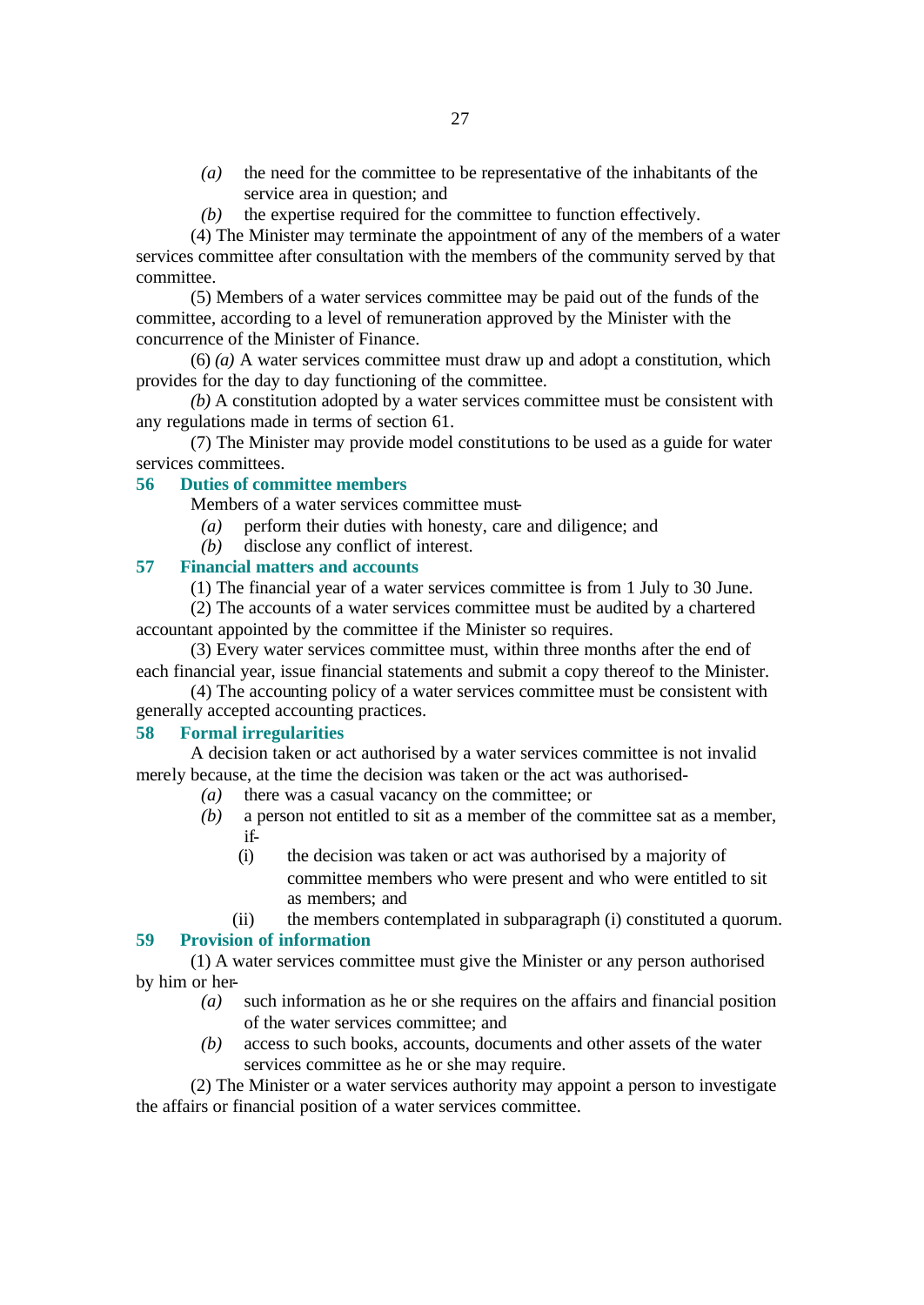(3) The Minister may recover the fees and disbursements of any person so appointed from the water services committee concerned.

(4) Any investigation undertaken by a water services authority under subsection (2), is undertaken at the cost of that water services authority.

(5) A water services committee must, on request, provide information on its affairs and financial position to any person, subject to the limitations necessitated by the rights enshrined in Chapter 2 of the Constitution.

# **60 Assets and liabilities upon disestablishment**

(1) Upon the disestablishment of a water services committee-

- *(a)* its assets and liabilities vest in the Minister;
- *(b)* the Minister must wind up its affairs; and
- *(c)* the Minister must assume the functions of the water services committee for the period of winding up.

(2) The Minister may, after the disestablishment of a water services committee, transfer any of its assets to the water services authority or a water board having jurisdiction in the area.

(3) Subject to the approval of the Minister of Finance, no transfer duty, other tax or duty is payable in respect of the transfer of any assets-

- *(a)* from a water services committee to the Minister; or
- *(b)* from the Minister to a water services authority or a water board.

### **61 Regulations**

(1) The Minister may make regulations relating to-

- *(a)* the nomination and selection of candidates for appointment as members of a water services committee;
- *(b)* the criteria for qualification of members of a water services committee;
- *(c)* the number, appointment and reappointment, terms of office and duties of members of a water services committee;
- *(d)* the quorum for meetings of a water services committee;
- *(e)* the procedure for convening and conducting meetings of a water services committee;
- *(f)* the remuneration for services payable to members of a water services committee with the concurrence of the Minister of Finance;
- *(g)* the appointment of staff by a water services committee, their conditions of service and remuneration;
- *(h)* the information to be furnished in the financial statements of a water services committee; and

*(i)* the procedure for setting conditions for the provision of services.

(2) In making regulations under this section, the Minister must consider-

- *(a)* the basic values and principles required for public administration in terms of the Constitution;
- *(b)* the main objects of this Act as set out in section 2;
- *(c)* the financia l position of the water services committee; and
- *(d)* the interests of consumers and potential consumers.

# **CHAPTER VIII**

# **MONITORING AND INTERVENTION (ss 62-63)**

**62 Monitoring of water services institutions**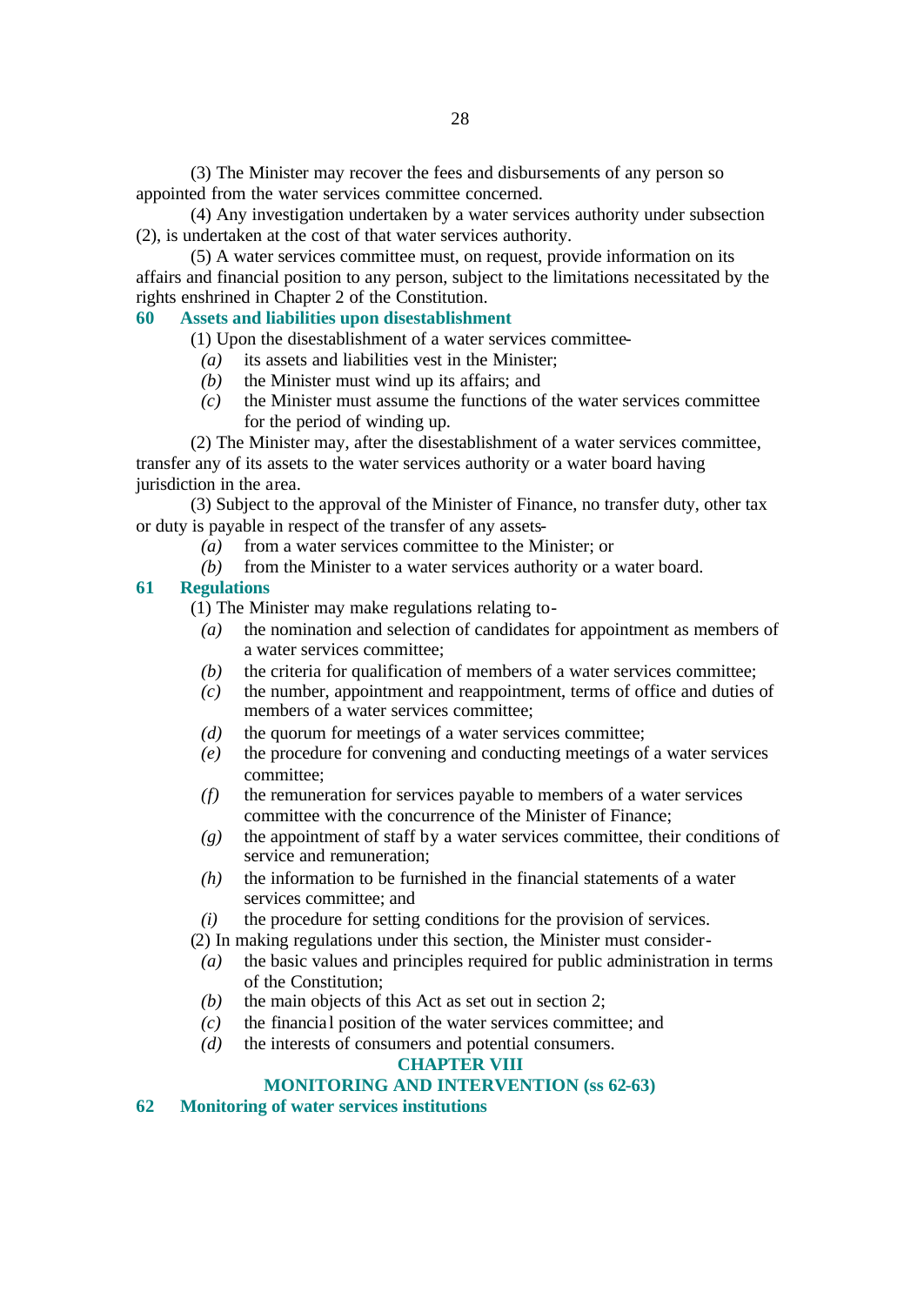(1) The Minister and any relevant Province must monitor the performance of every water services institution in order to ensure-

- *(a)* compliance with all applicable national standards prescribed under this Act;
- *(b)* compliance with all norms and standards for tariffs prescribed under this Act; and
- *(c)* compliance with every applicable development plan, policy statement or business plan adopted in terms of this Act.

(2) Every water services institution must-

- *(a)* furnish such information as may be required by the Minister after consultation with the Minister for Provincial Affairs and Constitutional Development; and
- *(b)* allow the Minister access to its books, records and physical assets to the extent necessary for the Minister to carry out the monitoring functions contemplated in subsection (1).

# **63 Intervention**

(1) If a water services authority has not effectively performed any function imposed on it by or under this Act, the Minister may, in consultation with the Minister for Provincial Affairs and Constitutional Development, request the relevant Province to intervene in terms of section 139 of the Constitution.

- (2) If, within a reasonable time after the request, the Province-
	- *(a)* has unjustifiably failed to intervene; or
- *(b)* has intervened but has failed to do so effectively,

the Minister may assume responsibility for that function to the extent necessary-

- (i) to maintain essential national standards;
- (ii) to meet established minimum standards for providing services; or
- (iii) to prevent that Province from taking unreasonable action that is prejudicial to the interests of another province or the country as a whole.

(3) If the Minister assumes responsibility for any function of a water services authority in terms of subsection (2)-

- *(a)* the Minister must table a notice to that effect in the National Council of Provinces within 14 days of the commencement of its first sitting after the Minister has assumed responsibility for that function;
- *(b)* the assumption of responsibility for that function must end if it is not approved by the National Council of Provinces within 30 days after the commencement of its first sitting after the Minister has assumed responsibility for that function; and
- *(c)* the National Council of Provinces must regularly review that assumption of responsibility and make appropriate recommendations to the Minister.

(4) After assuming responsibility for a function under subsection (2), the Minister may issue a directive to the water services authority to perform that function effectively.

(5) If the water services authority fails to comply with that directive, the Minister may intervene-

*(a)* by taking appropriate steps to facilitate the performance of that function, including giving financial, managerial and technical advice and assistance; or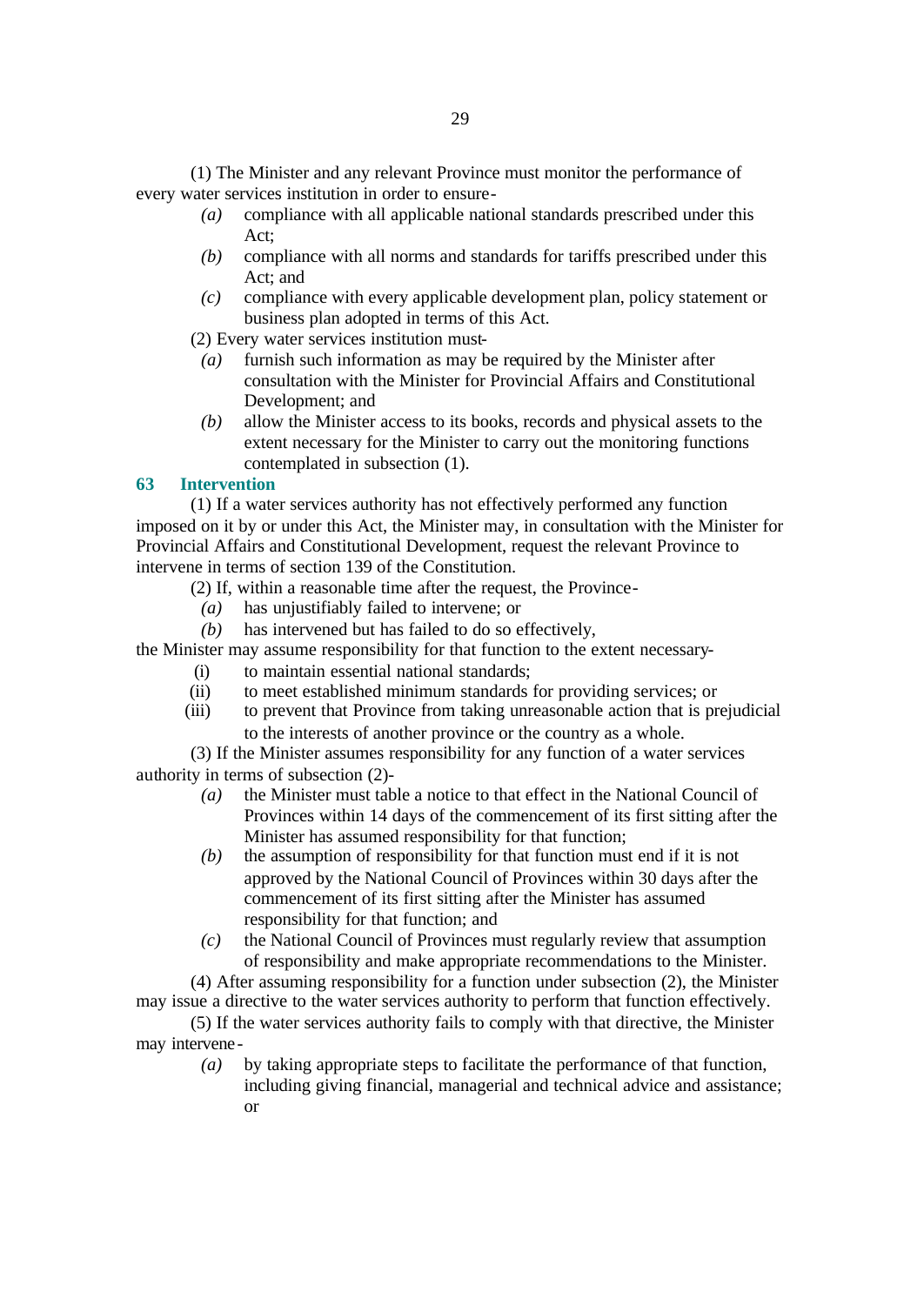*(b)* on notice to the water services authority, by taking over that function. (6) If the Minister takes over any function of a water services authority-

- *(a)* the Minister must table a notice to that effect in the National Council of Provinces within 14 days of the commencement of its first sitting after taking over that function;
- *(b)* the Minister may, on behalf of that water services authority, exercise all the powers and carry out all the duties relating to that function;
- *(c)* the governing body of that water services authority may not, while the Minister is responsible for that function, exercise any of its powers or carry out any of its duties relating to that function;
- *(d)* the Minister may utilise all financial and other resources available to that water services authority relating to that function;
- *(e)* the Minister may appoint a water services institution to perform that function or any part thereof; and
- *(f)* the take-over of that function must end-
	- (i) if it is not approved by the National Council of Provinces within 30 days after the commencement of its first sitting after the take-over; or
	- (ii) when the water services authority is in a position to resume that function effectively.

(7) The National Council of Provinces may from time to time review the takeover of any function of a water services authority by the Minister and make appropriate recommendations to the Minister.

(8) Any expenses incurred or losses suffered by the Minister in taking over any function of a water services authority may be recovered from that water services authority.

(9) In the interests of co-operative government, a Province must immediately inform the Minister of its intention to intervene by taking over any function of a water services authority under section 139 of the Constitution.

(10) In considering the manner and implementation of any intervention under this section, the Minister must consider-

- *(a)* the reasons for the extent and the period of non-compliance by the water services authority concerned;
- *(b)* the attempts made to achieve compliance;
- *(c)* the effect of the non-compliance; and
- *(d)* any other relevant matter.

# **CHAPTER IX**

# **FINANCIAL ASSISTANCE TO WATER SERVICES INSTITUTIONS (ss 64-66) 64 Powers of Minister**

(1) The Minister may after consultation with any relevant Province make grants and loans and give subsidies to a water services institution from funds-

- *(a)* appropriated by Parliament;
- *(b)* contributed by individuals or non-governmental organisations; or
- *(c)* contributed by other governments and governmental institutions.
- (2) In making any grant or loan or giving any subsidy, the Minister must consider-
- *(a)* the requirements of equity and transparency;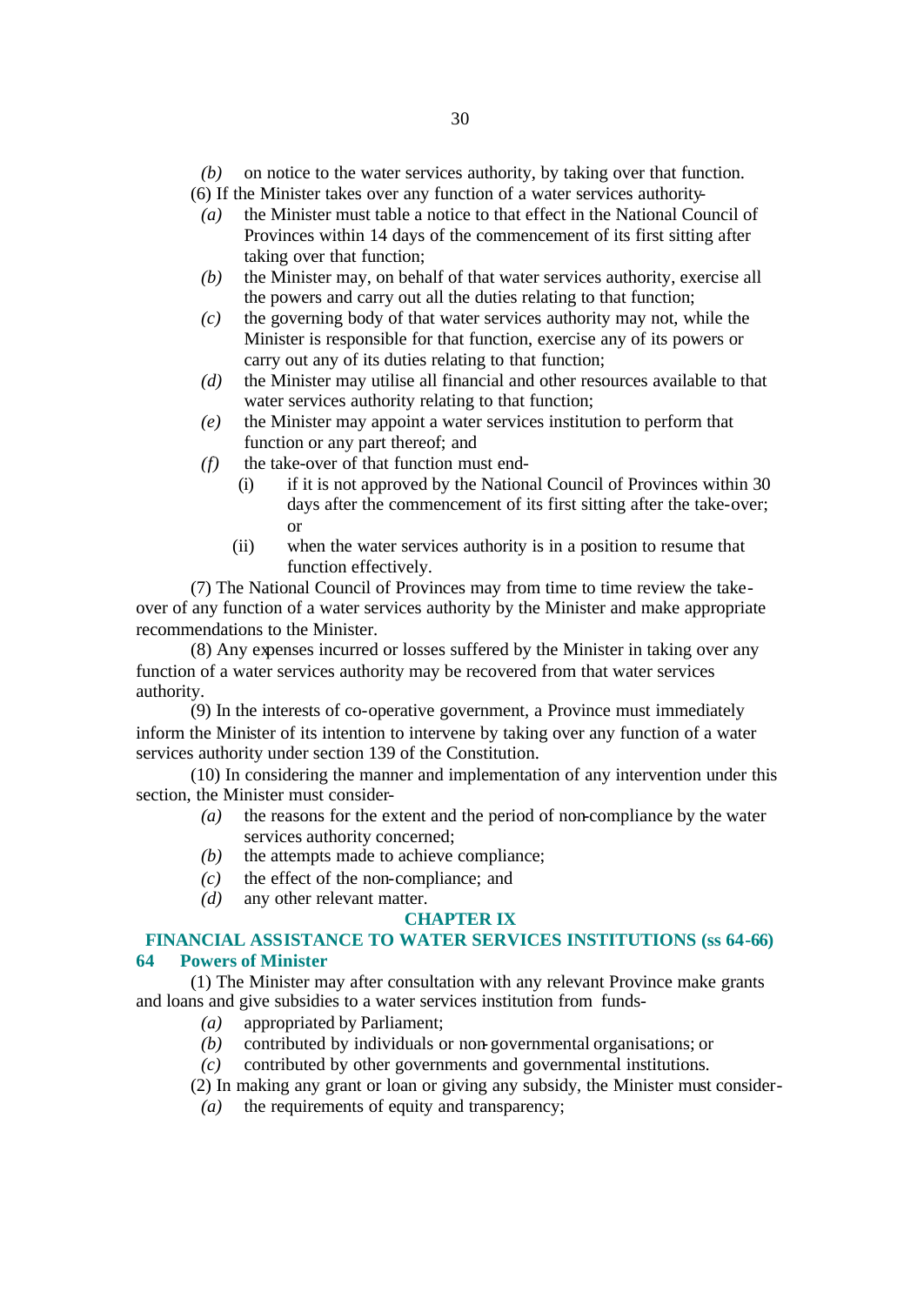- *(b)* the purpose of the grant, loan or subsidy;
- *(c)* the main objects of this Act as set out in section 2; and
- *(d)* the financial position of the applicant.

# **65 Applications for financial assistance**

(1) The Minister may prescribe the manner in which an application for financial assistance must be made.

(2) The Minister may on reasonable grounds refuse financial assistance to any water services institution which fails to comply with its obligations in terms of this Act or any other law.

# **66 Regulations on financial assistance**

(1) The Minister may make regulations relating to financial assistance in terms of this Act concerning-

- *(a)* the financial feasibility of the construction, operation and maintenance of water services;
- *(b)* the manner in which financial assistance must be applied for; and
- *(c)* the terms and conditions whereunder any grant or loan may be made or subsidy may be given.

(2) In making such regulations, the Minister must consider-

- *(a)* the main objects of this Act as set out in section 2;
- *(b)* the need for equity and transparency; and
- *(c)* all relevant legislation relating to financial controls.

# **CHAPTER X**

# **NATIONAL INFORMATION SYSTEM (ss 67-70)**

# **67 Establishment of national information system**

(1) The Minister must ensure that there is a national information system on water services.

(2) The information system may form part of a larger system relating to water generally.

(3) The public is entitled to reasonable access to the information contained in the national information system, subject to limitations necessitated by the rights enshrined in Chapter 2 of the Constitution.

(4) The Minister must take reasonable steps to ensure that information provided is in an accessible format.

# **68 Purpose of national information system**

The purpose of the national information system is-

- *(a)* to record and provide data for the development, implementation and monitoring of national policy on water services; and
- *(b)* to provide information to water services institutions, consumers and the public-
	- (i) to enable them to monitor the performance of water services institutions;
	- (ii) for research purposes; and
	- (iii) for any other lawful reason.

# **69 Provision of information**

The Minister may require any Province, water services institution and consumer to furnish information to be included in the national information system.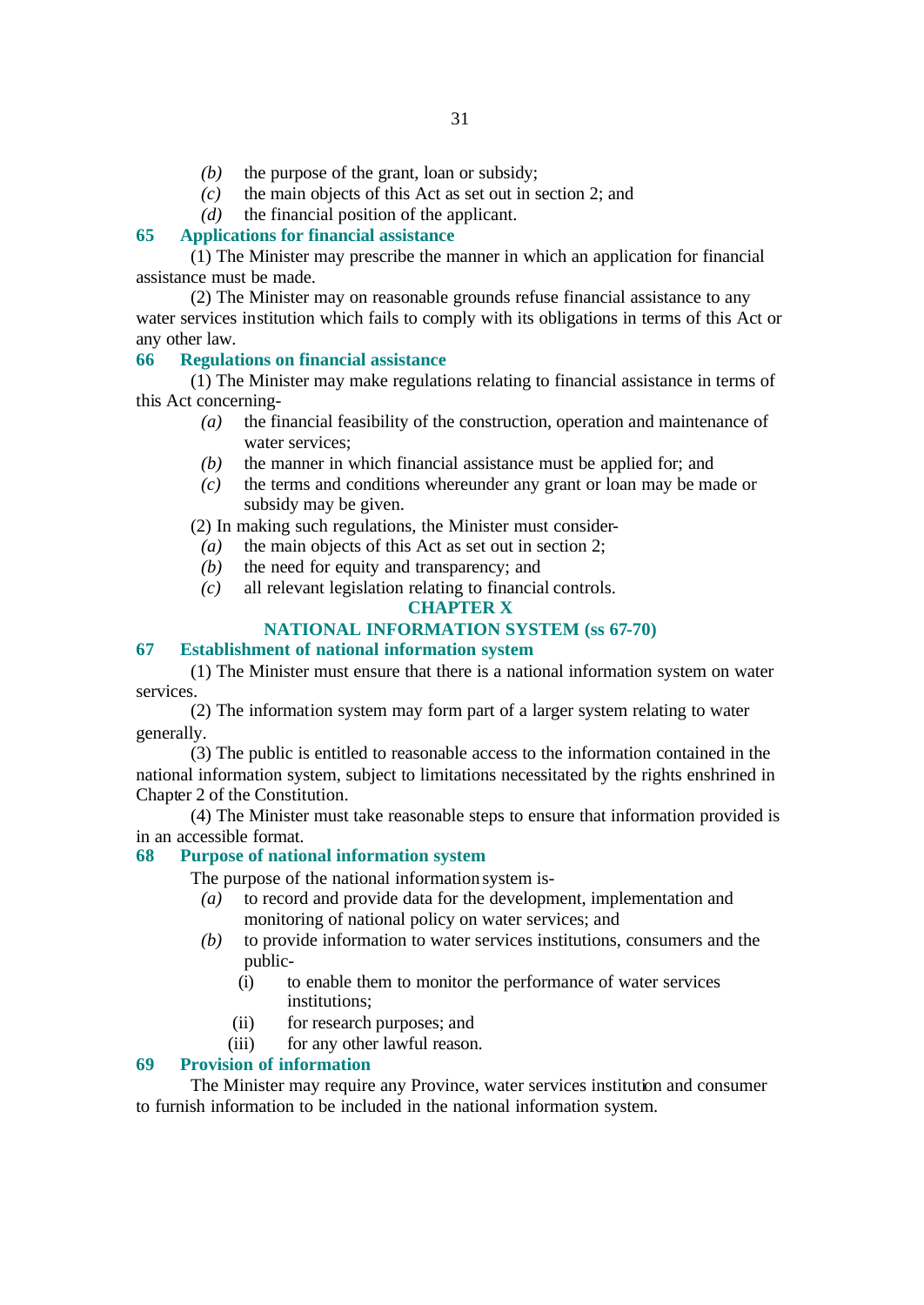### **70 Funding of national information system**

(1) The Minister may fund reasonable expenditure incurred in establishing and maintaining the national information system from money appropriated by Parliament for that purpose or received from any other source for that purpose.

(2) The Minister or the provider of the national information system may charge a reasonable fee for making information available.

#### **CHAPTER XI**

# **GENERAL POWERS AND DUTIES OF MINISTER (ss 71-76)**

# **71 Procedure for making regulations**

- (1) The Minister must, before making regulations under this Act-
	- *(a)* publish the draft regulations in the *Gazette* for public comment within a specified time;
	- *(b)* send copies of and invite comment on the draft regulations from-
		- (i) the Minister for Provincial Affairs and Constitutional Development;
		- (ii) any relevant Province;
		- (iii) any relevant organisation representing municipalities; and
		- (iv) any relevant water board;
	- *(c)* consider all comments timeously received; and
	- *(d)* on request, report on the extent to which a specific comment or comments have been taken into account, or, if a comment was not taken into account, provide reasons therefor.

(2) The Minister must, within 30 days after making a regulation under this Act,

table it in Parliament for consideration in terms of section 75.

# **72 Consultation by Minister**

If anything is required in terms of this Act to be done by the Minister after consultation with another person or body, it is sufficient compliance with such requirement if the Minister has-

- *(a)* requested the written comments of that person or body; and
- *(b)* considered any comments received.

# **73 General powers of Minister**

(1) The Minister may-

- *(a)* acquire a water services work and may transfer or dispose of any water services work belonging to the National Government;
- *(b)* construct, operate, alter or repair any water services work with the permission of the relevant water services institution;
- *(c)* contract with any person to perform any work which the Minister is authorised to perform under this Act;
- *(d)* act as a water services provider under contract or approval only if the relevant water services authority is unable to provide the water services;
- *(e)* provide water services in emergency situations;
- *(f)* perform the functions of a water services authority or water board;
- *(g)* levy tariffs for water services provided by him or her;
- *(h)* issue guidelines to water services institutions on performing their functions in terms of this Act;
- *(i)* issue model conditions for the provision of services for use by water boards and water services committees;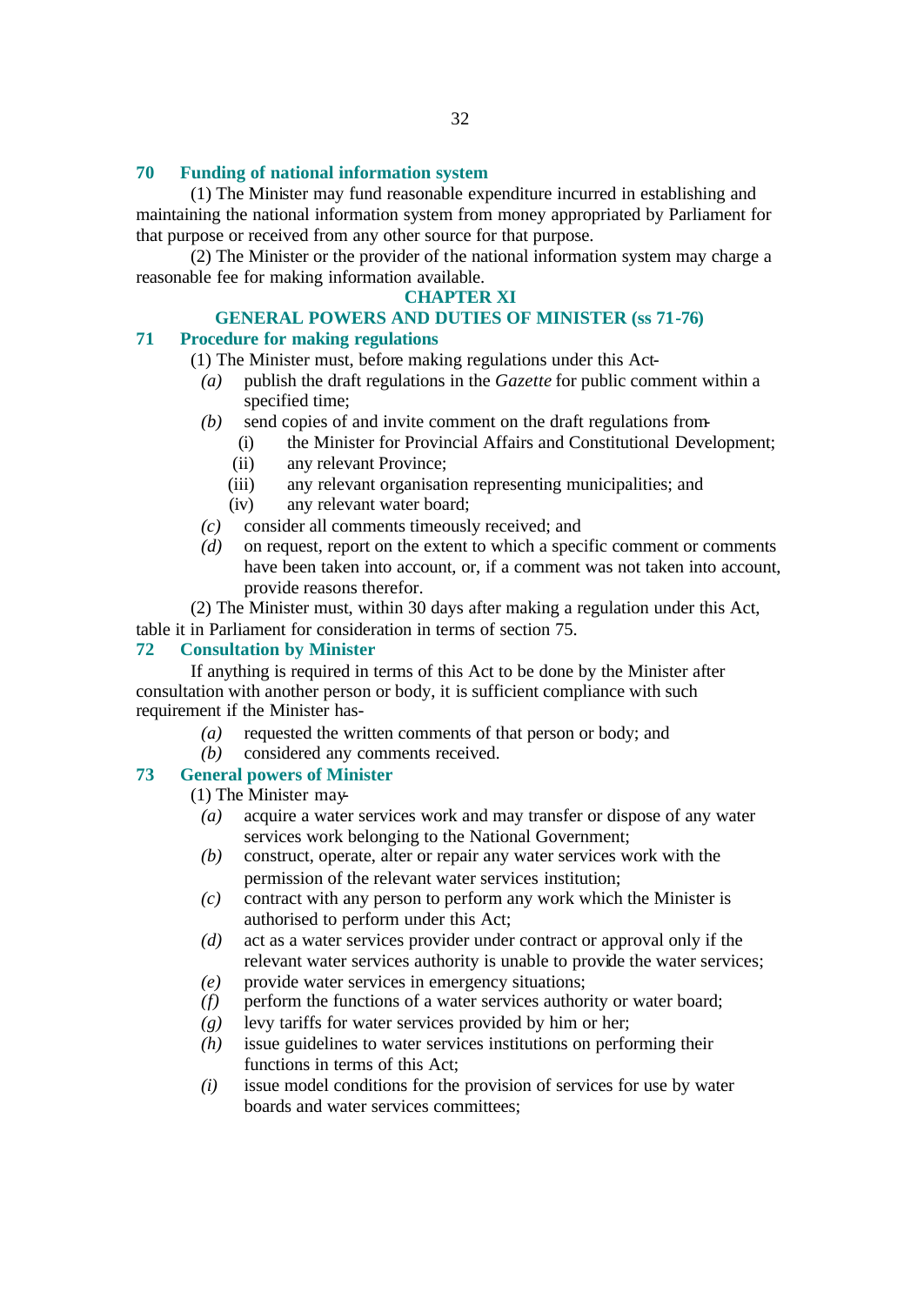- *(j)* prescribe measures to be taken by water services institutions to conserve water;
- *(k)* prescribe how any matter arising out of the repeal of any law by this Act must be dealt with, to the extent that this Act or any other law does not sufficiently provide for it; and
- *(l)* on good cause, extend any time period provided for in this Act.
- (2) No water services work owned by the Minister may be transferred or disposed
- of-
- *(a)* without the approval of Parliament if its value exceeds an amount specified by notice in the *Gazette* from time to time by the Minister with the concurrence of the Minister of Finance; or
- *(b)* without prior consultation with all affected water services institutions, if its value is within the specified amount.

(3) The Minister acts on behalf of the National Governme nt in owning, taking transfer or disposing of any water services work.

# **74 Delegation of powers**

(1) Subject to subsection (2), the Minister may in writing delegate any power vested in him or her by or under this Act.

(2) The Minister may not delegate the power-

- *(a)* to make regulations;
- *(b)* to issue directives under section 41;
- *(c)* to intervene under section 63;
- *(d)* to appoint members of a water board;
- *(e)* to prescribe policy; or
- *(f)* to expropriate.

(3) A Province may in writing delegate any power given to it by this Act.

### **75 Consideration of draft regulations**

(1) In considering a draft regulation submitted to it, Parliament must consider whether the regulation-

- *(a)* is consistent with the objectives of this Act;
- *(b)* is within the powers conferred by this Act;
- *(c)* is consistent with the Constitution; and
- *(d)* requires clarification.

(2) Parliament may, within 30 days after a regulation has been tabled in terms of section 71, or within 30 days after the commencement of the first sitting after the tabling of a regulation, reject that regulation.

(3) If Parliament rejects a regulation, it must state its reasons.

(4) The Minister must, within 30 days after being informed in writing that Parliament has rejected a regulation, repeal that regulation.

# **76 Advisory committees**

(1) The Minister may appoint advisory committees for matters falling within the scope of this Act.

(2) An advisory committee consists of a chairperson and such members as the Minister may determine, with due regard to the expertise required.

(3) A member of an advisory committee may be paid an allowance determined by the Minister.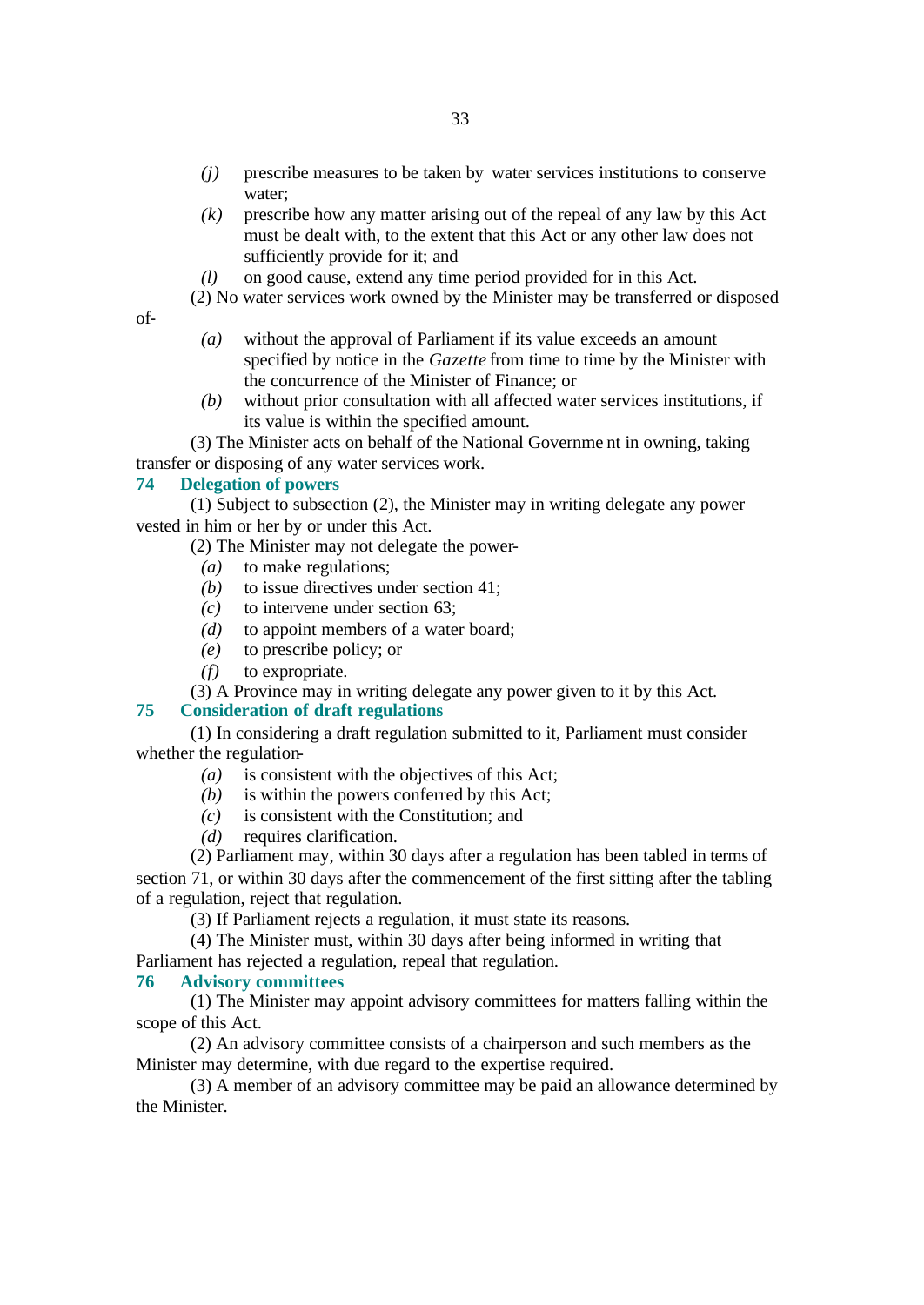(4) An advisory committee has the functions conferred on it by the Minister.

**CHAPTER XII**

# **GENERAL PROVISIONS (ss 77-85)**

# **77 Transferability of servitudes**

(1) The rights and obligations of any water services institution in terms of a personal servitude (whether registered or not) are transferable to another water services institution, notwithstanding any law to the contrary.

(2) A registrar of deeds must register a notarially executed deed of cession to transfer a personal servitude from one water services institution to another.

### **78 Compliance with other laws**

No approval given under this Act and nothing in this Act relieves anyone from complying with any other law relating to-

- *(a)* the abstraction and use of water; or
- *(b)* the disposal of effluent.

# **79 Ownership of water services works**

(1) Any water services work placed in good faith by a water services institution in or on property not owned by it, remains the property of that water services institution, whether the work is fixed to any part of that property or not, and may be removed by it.

(2) When a water services work is removed under subsection (1), the owner or occupier of the property-

- *(a)* may require the water services institution concerned to restore any physical damage caused to the property by the removal, as far as may be reasonably possible; and
- *(b)* has no other claim against the water services institution concerned.
- (3) Any water services institution may transfer its rights in respect of

improvements on property not owned by it to another water services institution. **80 Entry and inspection of property**

(1) Any person authorised in writing by the Minister, the Province or any water services institution may-

- *(a)* at any reasonable time and without prior notice, except in the circumstances set out in subsection (3), enter any property and inspect any water services work in order to ascertain whether this Act or any regulation or directive made under it is being complied with;
- *(b)* after reasonable notice to the owner or occupier of any property, enter that property with the necessary persons, vehicles, equipment and material-
	- (i) to repair, maintain, remove or demolish any water services work belonging to or operated by the Minister, the Province or water services institution concerned;
	- (ii) to remove vegetation interfering with any water services work belonging to or operated by the Minister, the Province or the water services institution concerned;
	- (iii) to establish the suitability of any water source or site for the construction of a water services work;
	- (iv) search, excavate, bore or carry on any activity necessary for the recovery or measurement of water; and
- *(c)* after reasonable notice to the owner or occupier of any property, cross the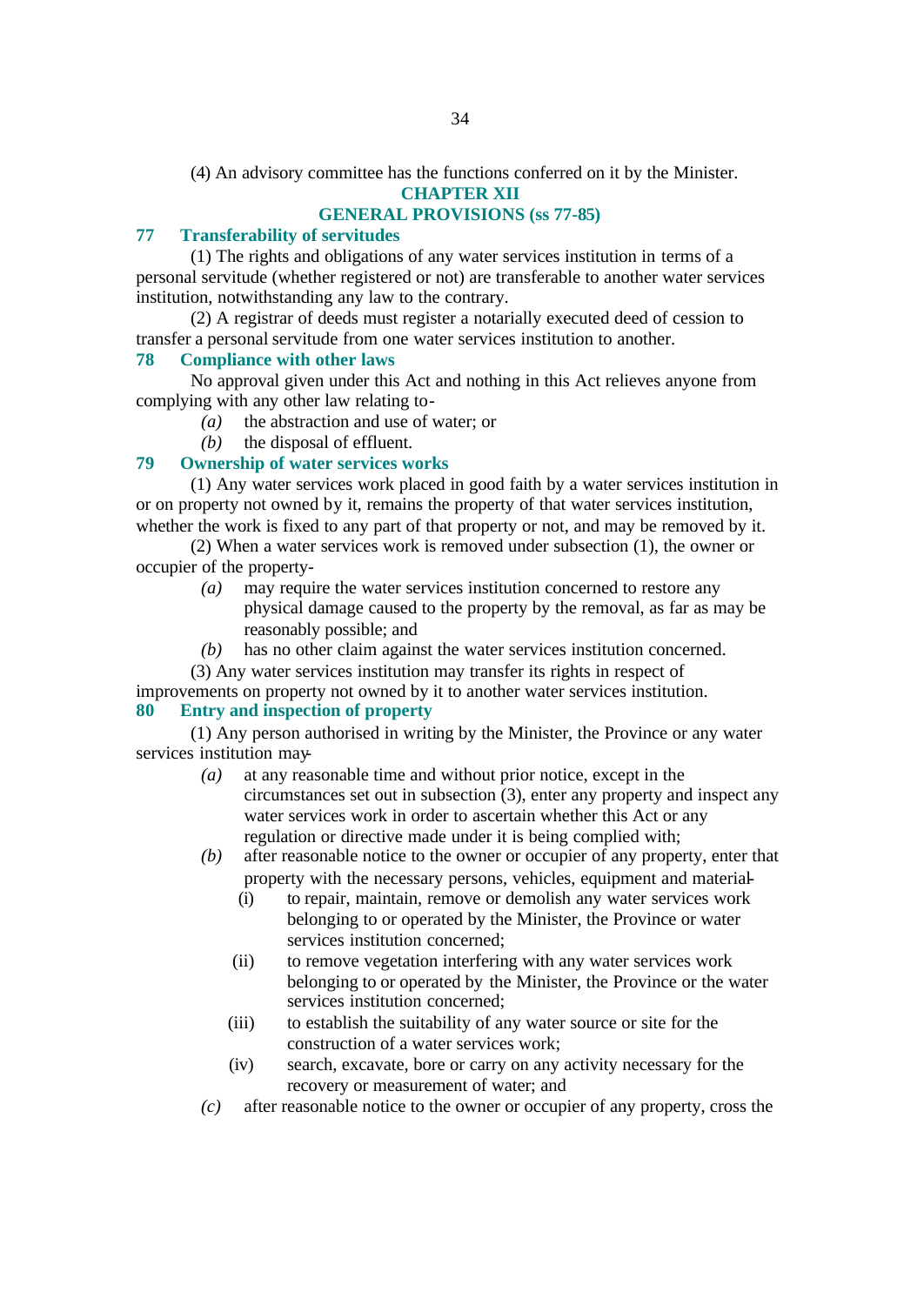property in order to enter another property lawfully.

(2) Any person entering property must identify himself or herself and present his or her authorisation.

(3) A dwelling may only be entered-

- *(a)* where it is necessary in terms of this Act to do so; and
- *(b)* on reasonable notice; and
- *(c)* at a reasonable time.

# **81 Expropriation**

(1) Property may be expropriated by the Minister or by any water board or water services committee acting with the written approval of the Minister.

(2) The Expropriation Act, 1975 (Act 63 of 1975), applies to all expropriations under this Act.

(3) Where the Minister expropriates any property under a power given by this Act, any reference to 'Minister' in the Expropriation Act, 1975, must be construed as being a reference to the Minister of Water Affairs and Forestry.

(4) Where any water board or water services committee expropriates property under a power given by this Act, any reference to 'Minister' and 'State' in the Expropriation Act, 1975, must be construed as being a reference to that water board or water services committee, as the case may be.

# **82 Offences**

(1) No person may-

- *(a)* continue the wasteful use of water after being called upon to stop by the Minister, a Province or any water services authority;
- *(b)* unlawfully and intentionally or negligently interfere with any water services work;
- *(c)* intentionally utilise water services, use water or dispose of effluent in contravention of section 6 or 7;
- *(d)* intentionally obstruct any person exercising or attempting to exercise any right of entry and inspection of property under section 81;
- *(e)* fail or refuse to give information, or give false or misleading information when required to give information in terms of this Act; and
- *(f)* fail to provide access to any books, accounts, documents or assets when required to do so in terms of this Act.

(2) Any person who contravenes subsection (1) is guilty of an offence and liable, on conviction, to a fine or to imprisonment or to both such fine and imprisonment.

(3) Whenever an act or omission by any employee or agent-

- *(a)* constitutes an offence in terms of this Act, and takes place with the express or implied permission of any employer, the employer shall, in addition to the employee or agent, be liable to conviction for that offence; or
- *(b)* would constitute an offence by the employer in terms of this Act, that employee or agent shall in addition to that employer be liable to conviction for that offence.

# **83 State bound by Act**

This Act binds the State and its organs.

**84 Repeal of laws, and savings**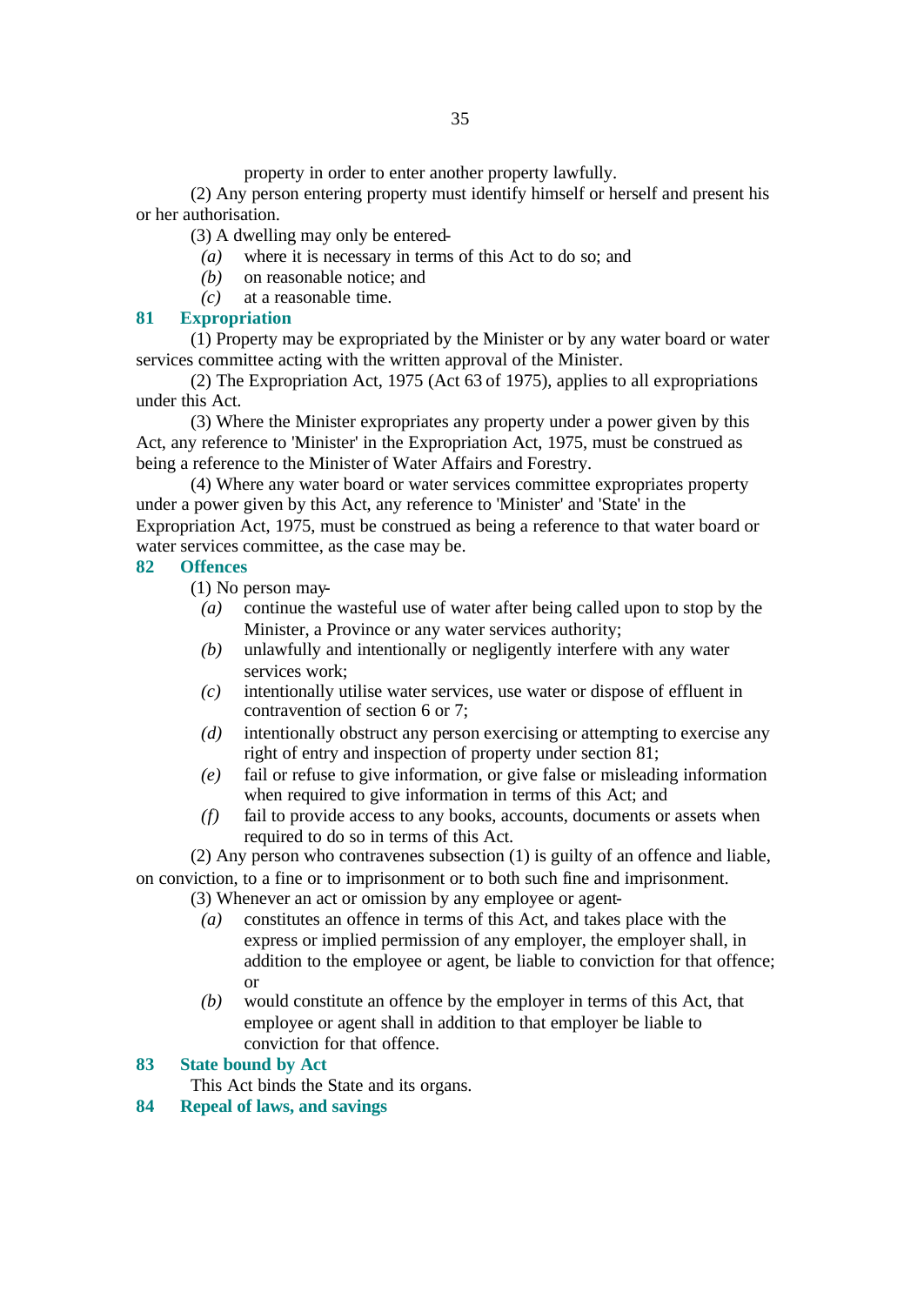(1) The laws set out in Schedule 2 are hereby repealed to the extent set out in the third column of that Schedule.

(2) Notwithstanding subsection (1) the following organisations continue to exist and are deemed to be water boards established in terms of this Act:

- *(a)* Any water board established in terms of the Water Act, 1956 (Act 54 of 1956);
- *(b)* the Rand Water Board established under the Rand Water Board Incorporation Ordinance, 1903 (Ordinance 32 of 1903 (Transvaal)), as consolidated in the Rand Water Board Statutes (Private) Act, 1950 (Act 17 of 1950); and
- *(c)* the North-West Water Supply Authority established by the North-West Water Supply Authority Act, 1988 (Act 39 of 1988 (Bophuthatswana)).

(3) The governance, name and service areas of those water boards remain as defined in the legislation in terms of which they were established, until the Minister determines otherwise by notice in the *Gazette*.

(4) All existing rights and obligations of those water boards remain in force after the commencement of this Act.

(5) Notwithstanding subsection (1) the provisions of the Rand Water Board Statutes (Private) Act, 1950, the Water Act, 1956, and the North-West Water Supply Authority Act, 1988 (Bophuthatswana), requiring a water board to obtain the approval of the Minister in order to perform any functions, remain in force until two months after the first policy statement and business plan has been prepared and submitted to the Minister by the water board concerned.

(6) Anything done before the commencement of this Act by an organisation contemplated in subsection (2) and any regulation made or condition set under or in terms of any law repealed by subsection (1) remains valid and is deemed to have been done, made or set under or in terms of the corresponding provision of this Act if-

- *(a)* it is capable of being done, made or set under or in terms of this Act; and
- *(b)* it is not in conflict with the main objects of this Act as set out in section 2. **85 Short title**

This Act is called the Water Services Act, 1997.

# **Schedule 1**

# **WATER BOARDS**

# **1 Terms of office of board members**

(1) A member of a water board is appointed for a period of office determined by the Minister, which may not exceed four years.

(2) A member of a water board may be reappointed. Reappointment is limited to three consecutive terms of office.

#### **2 Disqualification of board members**

No person may hold office as a member of a water board-

- *(a)* if he or she is an unrehabilitated insolvent; or
- *(b)* if he or she has been convicted of any offence involving dishonesty or has been sentenced to imprisonment without the option of a fine. A disqualification under this subitem ends three years after the sentence has been served.

# **3 Procedure for nomination and appointment of board members**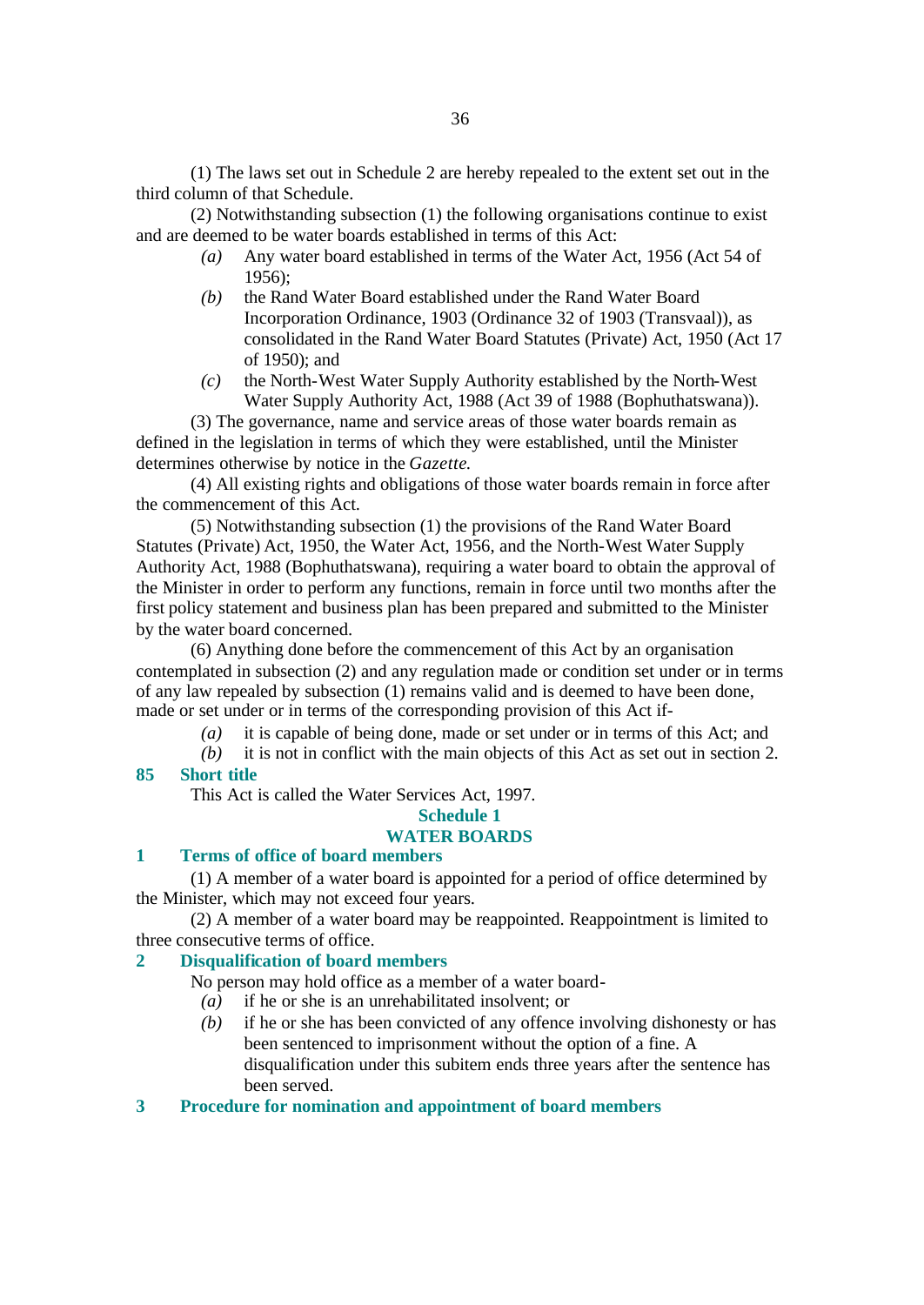(1) The Minister may require a water board to constitute a selection panel to recommend persons for appointment as members of a water board.

(2) If the Minister has done so the chief executive of a water board must publish a notice calling for nominations in two media of his or her choice, generally accessed within the water board's service area.

(3) A notice must set out, in general terms, at least-

- *(a)* the service area of the water board;
- *(b)* the activities of the water board;
- *(c)* the time commitments reasonably expected from water board members;
- *(d)* the term of office for which the appointments are considered;
- *(e)* the criteria for disqualification as a member;
- *(f)* the requirements with which a nomination must comply;
- *(g)* the closing date for nominations; and
- *(h)* the address to which nominations must be delivered.

(4) A copy of the notice must be sent to at least-

- *(a)* every Province within which the whole or any portion of its service area is situated;
- *(b)* every organisation representing municipalities having jurisdiction in the service area;
- *(c)* every other person having a substantial interest in the matter, whom the chief executive of the water board considers ought to be consulted;
- *(d)* every water services authority having jurisdiction in the service area.

(5) Every nomination of a person for appointment to a water board must be signed by a proposer and a seconder, none of whom may be the nominee, and must contain the nominee's signed acceptance. No person may nominate or second more than one person.

(6) A water board must timeously constitute a selection panel, having regard to race and gender, to make recommendations from nominations received, to the Minister for appointment.

(7) The selection panel must consist of-

- *(a)* the chief executive of the board or his or her representative;
- *(b)* a person representing every relevant Province, to be nominated by the Province concerned;
- *(c)* a person representing the Minister, to be nominated by the Minister;
- *(d)* a person of repute and good standing, residing within the service area, to be nominated by the water board.

(8) The selection panel-

- *(a)* must consider all nominations timeously received and sufficiently completed;
- *(b)* may prepare a shortlist of nominees;
- *(c)* may interview all shortlisted nominees; and
- *(d)* must, through the chief executive of the water board, make recommendations to the Minister on the appointment of members of the water board.

(9) In recommending nominees for appointment the selection panel must consider-

*(a)* the criteria set out in section 35 of the Act;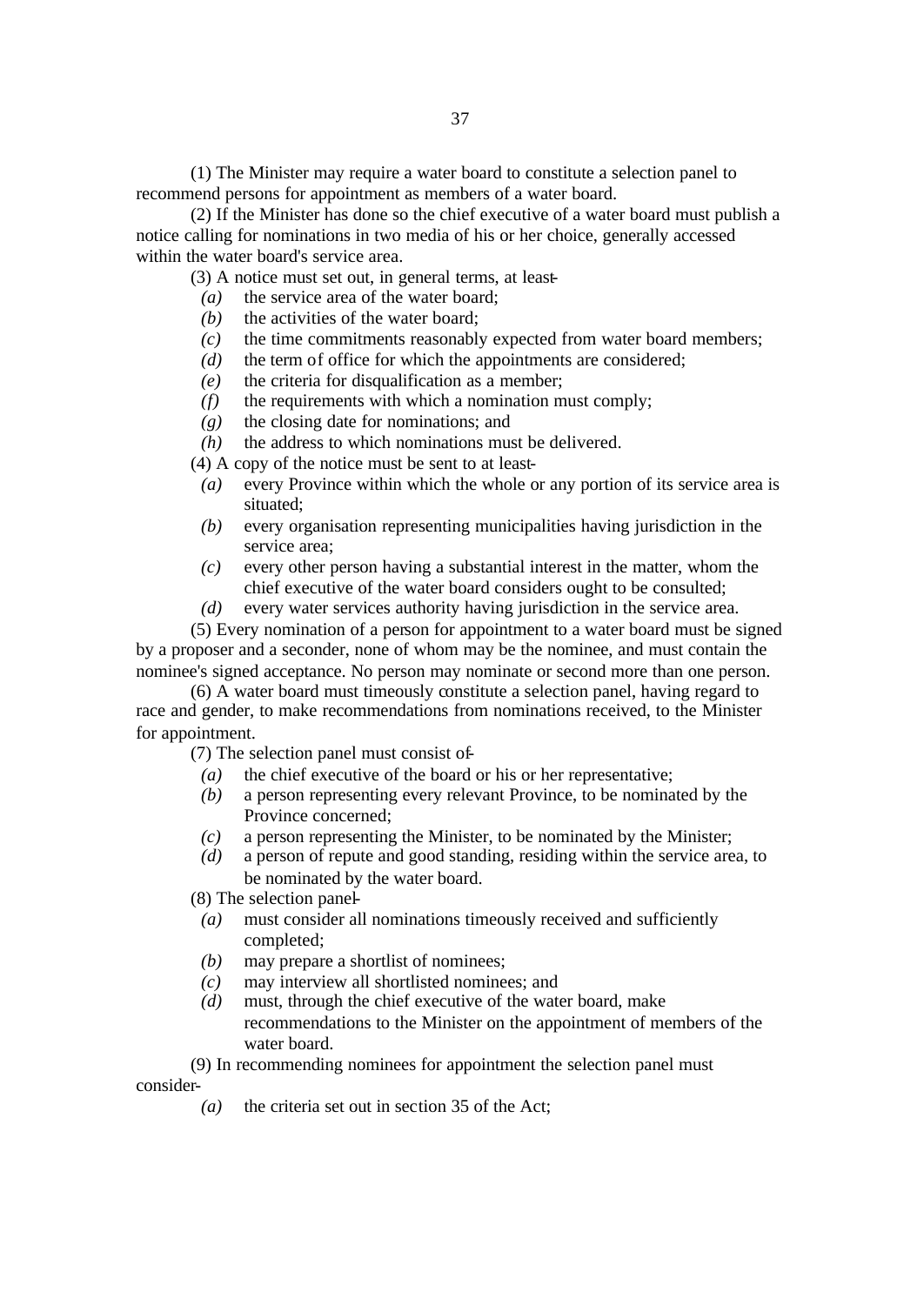- *(b)* the reputation and integrity of the nominees; and
- *(c)* any conflict of interests which the nominees may have.
- (10) The selection panel-
- *(a)* must, where there are sufficient suitable candidates, recommend more nominees than the number of members which the Minister may wish to appoint;
- *(b)* must motivate each recommendation made; and
- *(c)* may arrange recommendations in order of preference.

(11) If the chairperson of a water board has to be appointed, the selection panel must, if there are sufficient suitable candidates-

- *(a)* recommend at least three persons for the position;
- *(b)* motivate each recommendation; and
- *(c)* arrange the recommendations in order of preference.
- (12) The Minister must, before appointing a person to be a member of a water board, consider any recommendations made by a selection panel.

(13) All costs-

- *(a)* relating to the publication of notices; and
- *(b)* incurred by the selection panel,

are for the account of the water board concerned.

- **4 Termination of office of board members** 
	- (1) A member of a water board ceases to hold office-
		- *(a)* from the effective date of his or her resignation;
		- *(b)* if he or she has been absent from more than two consecutive meetings without leave of the chairperson. Leave may be granted retrospectively, if the absence of a member was due to unforeseen circumstances;
		- *(c)* if he or she has become disqualified in terms of item 2 of this Schedule;
	- *(d)* if he or she has been declared to be of unsound mind by a competent authority; or
	- *(e)* if his or her appointment has been terminated in terms of section 35 (5) of the Act.

(2) A member who is not the chairperson, must notify the chairperson in writing of his or her resignation.

(3) A member who is the chairperson, must notify the Minister in writing of his or her resignation.

| Number and year of Act | <b>Short title</b>                                  | <b>Extent of repeal</b>                                  |
|------------------------|-----------------------------------------------------|----------------------------------------------------------|
| Act 17 of 1950         | <b>Rand Water Board Statutes</b>                    | The whole, except sections 2, 113                        |
| Act 54 of 1956         | (Private) Act, 1950<br>Water Act, 1956              | and 123 to 130 and 139<br>Sections 26A to 26H and 107 to |
|                        |                                                     | 138                                                      |
| Act 29 of 1964         | Rand Water Board Statutes                           | The whole, except section 1                              |
|                        | (Private) Act Amendment Act, 1964                   |                                                          |
| Act 31 of 1972         | Rand Water Board Statutes                           | The whole, except section 1 and                          |
|                        | (Private) Act Amendment Act, 1972 sections 25 to 30 |                                                          |
| Act 58 of 1974         | Water Amendment Act, 1974                           | The whole                                                |
| Act 107 of 1977        | Rand Water Board Statutes                           | The whole                                                |
|                        | (Private) Act Amendment Act, 1977                   |                                                          |
| Act 89 of 1981         | <b>Water Amendment Act. 1981</b>                    | The whole                                                |
| Act 90 of 1983         | <b>Rand Water Board Statutes</b>                    | The whole                                                |

**Schedule 2**